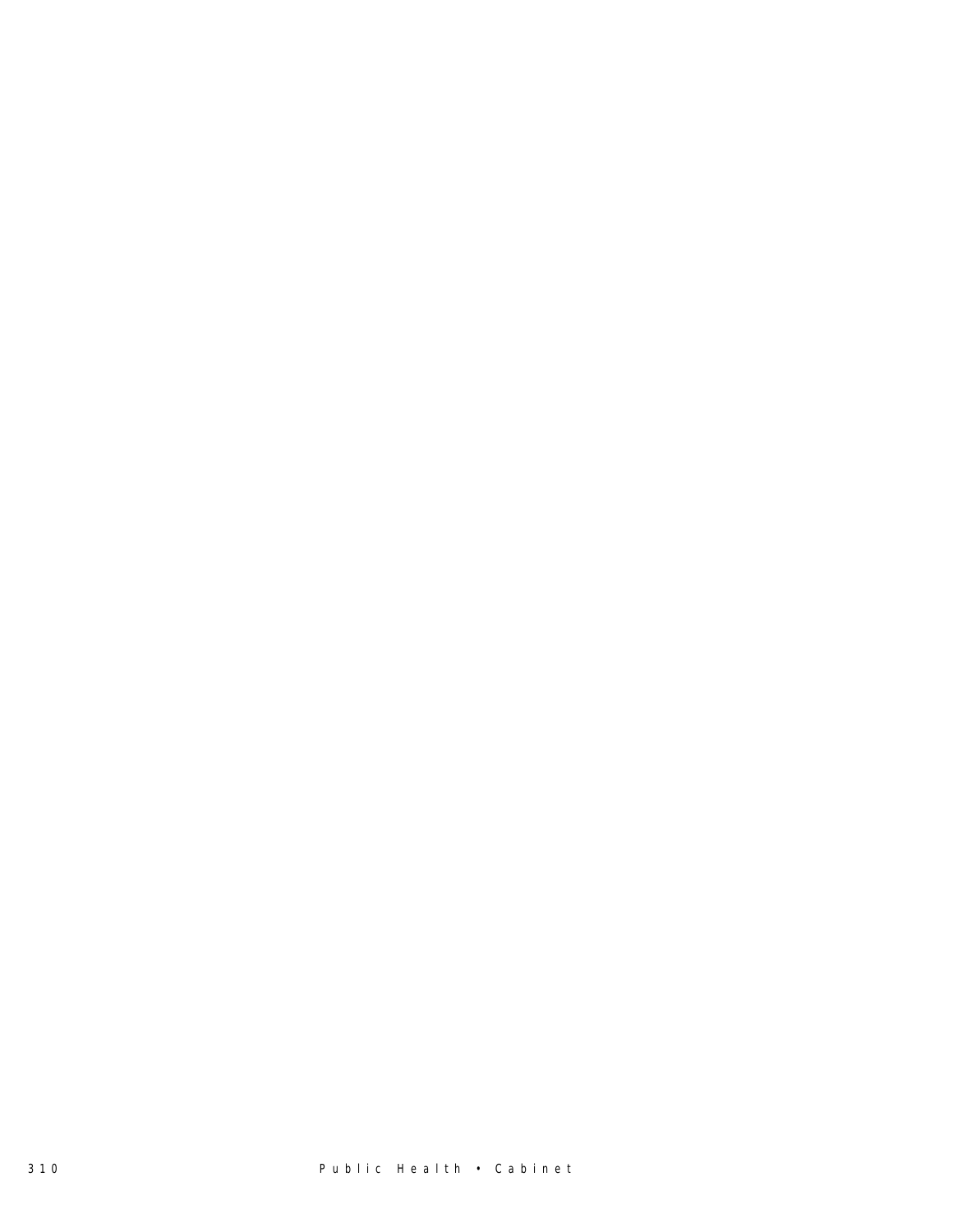# Public Health

### *Barbara Ferrer, Executive Director*

# *Cabinet Mission*

The Boston Public Health Commission ensures the preservation of accessible, high quality, and community-based health care to Boston residents regardless of ability to pay. The overall mission of the Boston Public Health Commission is to protect, preserve and promote the health and well being of Boston residents, particularly those who are most vulnerable. This mission is met through the provision and support of client services, disease and injury prevention, health promotion and health education. In fulfillment of its mission, the Commission works collaboratively with area hospitals, community health centers and community based organizations to foster access to health services, and the conditions which promote optimal health, for the culturally and economically diverse communities of Boston.

| <b>Operating Budget Expenditures</b> |                                 | Actual '08 | Actual '09 | Total Approp '10 | <b>Total Budget '11</b> |
|--------------------------------------|---------------------------------|------------|------------|------------------|-------------------------|
|                                      | <b>Public Health Commission</b> | 68.194.763 | 69.445.774 | 70,000,000       | 69,793,000              |
|                                      | <b>Total</b>                    | 68,194,763 | 69,445,774 | 70,000,000       | 69,793,000              |
|                                      |                                 |            |            |                  |                         |
| <b>Capital Budget Expenditures</b>   |                                 | Actual '08 | Actual '09 | Total Approp '10 | <b>Total Budget '11</b> |
|                                      | <b>Public Health Commission</b> | 655,508    | 2,138,783  | 1,142,498        | 1,305,000               |
|                                      | Total                           | 655,508    | 2,138,783  | 1,142,498        | 1,305,000               |
|                                      |                                 |            |            |                  |                         |
| <b>External Funds Expenditures</b>   |                                 | Actual '08 | Actual '09 | Total Approp '10 | <b>Total Budget '11</b> |
|                                      | <b>Public Health Commission</b> | 46,257,757 | 46,797,638 | 41,562,191       | 48,345,229              |
|                                      | <b>Total</b>                    | 46,257,757 | 46,797,638 | 41,562,191       | 48,345,229              |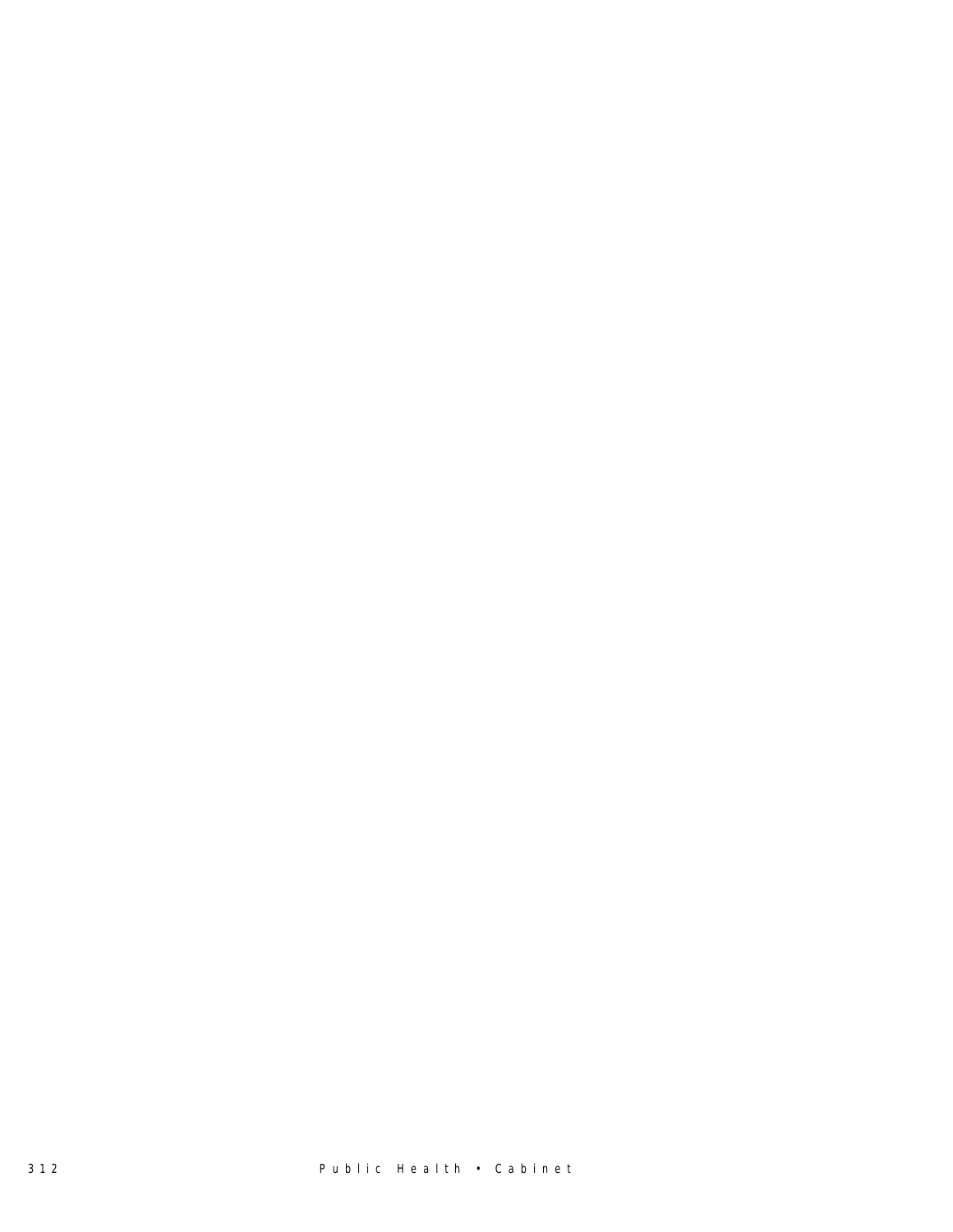# Public Health Commission Operating Budget

# *Barbara Ferrer, Executive Director Appropriation: 620*

# *Department Mission*

The mission of the Boston Public Health Commission is to protect, preserve and promote the health and well being of Boston residents, particularly those who are most vulnerable.

# *FY11 Performance Strategies*

- Engage women and families in comprehensive health and social services prior to pregnancy to reduce inequities in infectious disease and improve birth outcomes.
- Reduce the burden of chronic diseases such as obesity, cardiovascular disease, and asthma in adults and children by increasing active transit and physical activity opportunities, improving access to neighborhood-based healthy foods, reducing exposure to second hand smoke in businesses and homes, and ensuring the availability of smoking cessation services.
- Support vulnerable residents struggling with homelessness and substance abuse in their transition towards health and stability.
- Strengthen communities to actively engage in preventing neighborhood and family violence and building peace.
- Train youth, residents, and providers in peer and community education strategies to address racial and ethnic inequities and emergency preparedness.

| <b>Operating Budget</b> | Program Name                                                                           | Total Actual '08                                    | Total Actual '09                                    | Total Approp '10                                    | <b>Total Budget '11</b>                             |
|-------------------------|----------------------------------------------------------------------------------------|-----------------------------------------------------|-----------------------------------------------------|-----------------------------------------------------|-----------------------------------------------------|
|                         | <b>Public Health Services</b><br>Administration<br>Public Health Property<br>PHC - EMS | 35.695.124<br>17.998.208<br>2.420.419<br>12.081.012 | 35,322,412<br>20,234,018<br>2.491.998<br>11.397.346 | 38.048.668<br>17.955.425<br>2.450.173<br>11.545.734 | 38,680,793<br>17.722.494<br>2.421.267<br>10.968.446 |
|                         | Total                                                                                  | 68,194,763                                          | 69,445,774                                          | 70,000,000                                          | 69,793,000                                          |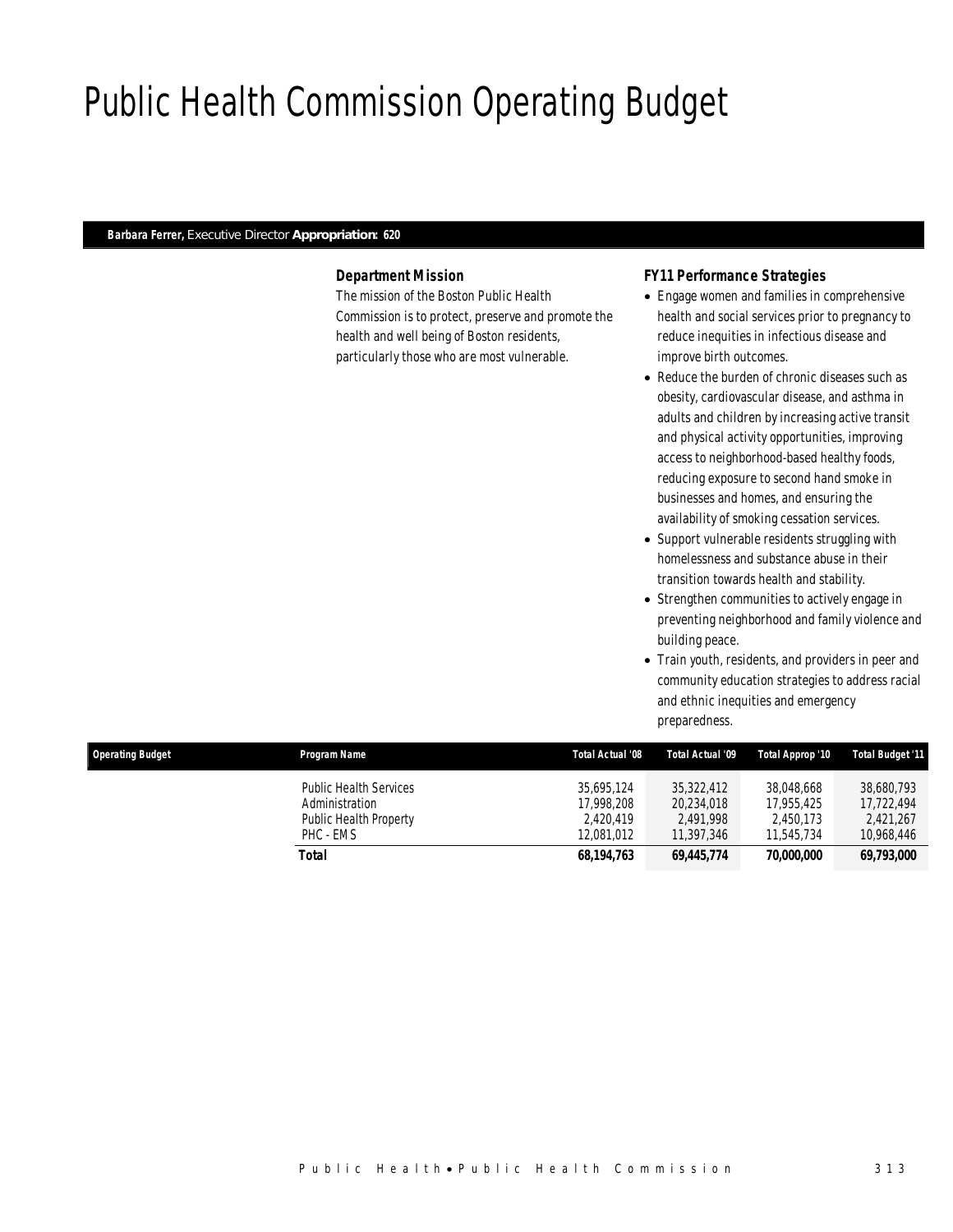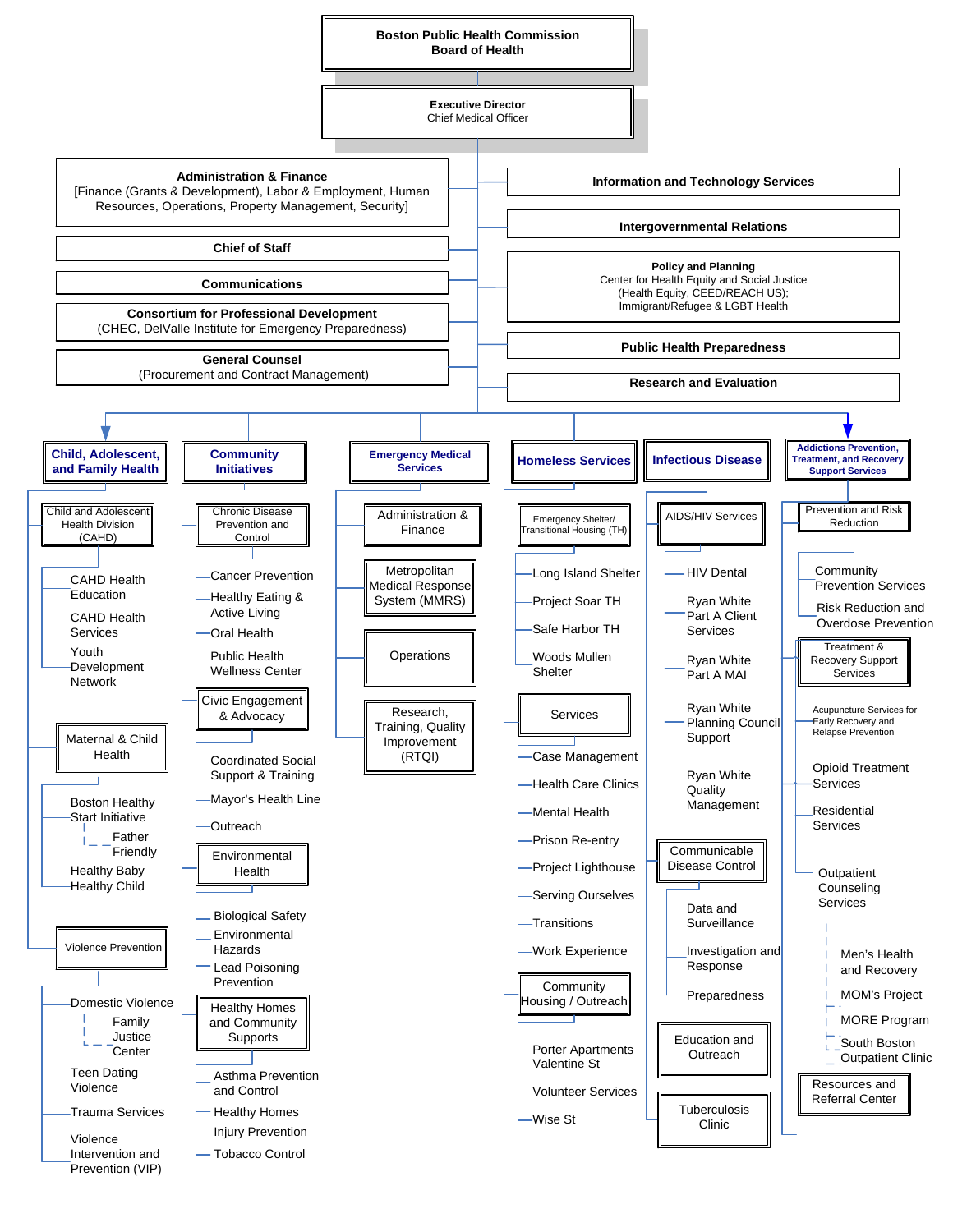# Department History

|                                                                             |          | <b>FY08</b>               |          | <b>FY09</b>             | <b>FY10</b>                 |          | <b>FY11</b>                         |
|-----------------------------------------------------------------------------|----------|---------------------------|----------|-------------------------|-----------------------------|----------|-------------------------------------|
| <b>PUBLIC HEALTH SERVICES</b>                                               |          | <b>Expenditures</b>       |          | <b>Expenditures</b>     | <b>Budget</b>               |          | <b>Budget</b>                       |
| <b>Acupuncture Services</b>                                                 | \$       | 120,163 \$                |          | 151,770 \$              | 143,887 \$                  |          | 143,162                             |
| <b>APTRSS Bureau</b>                                                        | \$       | 404,002                   | \$       | 560,449 \$              | 596,069                     | \$       | 554,630                             |
| <b>Community Prevention Services</b>                                        | \$       | 177,449                   | \$       | 149,521 \$              | 180,000                     | \$       | 169,676                             |
| <b>Opioid Treatment Services</b>                                            | \$       | 1,026,800                 | \$       | 996,521 \$              | 957,868                     | \$       | 880.630                             |
| <b>Outpatient Counseling</b>                                                | \$       | 509,467                   | \$       | 398,248 \$              | 532,963                     | \$       | 559,069                             |
| <b>Residential Services</b>                                                 | \$       | 210,840                   | \$       | 138,848 \$              | 132,812 \$                  |          | 129,398                             |
| Resource & Referral Services                                                | \$       | 255,676                   | \$       | 304,776 \$              | 298,611                     | \$       | 292,810                             |
| Total Addictions Prevention, Treatment, &                                   |          |                           |          |                         |                             |          |                                     |
| <b>Recovery Support Services Bureau</b>                                     | \$       | 2,704,397                 | \$       | 2,700,133 \$            | 2,842,212 \$                |          | 2,729,375                           |
| <b>CADH Health Education</b>                                                | \$       | 1,197,298                 | \$       | 1,265,466 \$            | 1,278,787                   | \$       | 1,275,887                           |
| <b>CADH Health Services</b>                                                 | \$       | 2,405,745                 | \$       | 2,228,952 \$            | 2,345,069                   | \$       | 2,275,860                           |
| Child, Adolescent & Family Health                                           | \$       | 668,514                   | \$       | 859,421                 | \$<br>753,318               | \$       | 739,907                             |
| Domestic Violence Prevention                                                | \$       | 341,109                   | \$       | 225,467                 | \$<br>192,978               | \$       | 188,106                             |
| <b>Family Justice Center</b>                                                | \$       | 190,694                   | \$       | 264,838 \$              | 329,090                     | \$       | 310,852                             |
| Healthy Baby/Healthy Child                                                  | \$       | 3,636,510                 | \$       | 3,919,227 \$            | 4,094,803                   | \$       | 4,056,630                           |
| VIP/Trauma Prevention                                                       | \$       | 79,481                    | \$       | 130,744                 | \$<br>349,712               | \$       | 632,696                             |
| Youth Development Network<br>Total Child, Adolescent & Family Health Bureau | \$<br>\$ | 596,861<br>$9,116,212$ \$ | \$       | 689,765<br>9,583,880 \$ | \$<br>798,456<br>10,142,214 | \$<br>\$ | 852,572<br>10,332,510               |
|                                                                             |          |                           |          |                         |                             |          |                                     |
| Asthma Prevention & Control                                                 | \$       | 338,461                   | \$       | 305,796 \$              | 317,429                     | \$       | 290,857                             |
| <b>Biological Safety</b>                                                    | \$       |                           | \$       | 127,558 \$              | 139,478                     | \$       | 139,927                             |
| Cancer Prevention                                                           | \$       | 156.834                   | \$       | 60,924                  | \$<br>24,492                | \$       | 22,145                              |
| Community Initiatives Bureau                                                | \$       | 911,704                   | \$       | 1,071,568               | \$<br>819,534               | \$       | 778,163                             |
| Coordinated Social Support & Training                                       | \$       |                           | \$       |                         | \$<br>85,475                | \$       | 90,988                              |
| <b>Elder Health</b>                                                         | \$       | 5,022                     | \$       |                         | \$                          | \$       |                                     |
| <b>Environmental Hazards</b>                                                | \$       | 593,363                   | \$       | 394,243                 | \$<br>860,097               | \$       | 945,497                             |
| Healthy Eating & Active Living                                              | \$<br>\$ |                           | \$       | 90,311                  | \$<br>303,034               | \$       | 551,030<br>$\overline{\phantom{0}}$ |
| Immigrant/Refugee & LGBT Health<br><b>Injury Prevention</b>                 | \$       | 77,988                    | \$<br>\$ | 675,184                 | \$<br>114,498               | \$<br>\$ |                                     |
|                                                                             | \$       | 251,220<br>835,494        | \$       | 213,005 \$              | \$<br>226,013               | \$       | 226,271                             |
| Lead Poisoning Prevention                                                   | \$       | 209,350                   | \$       | 54,141<br>271,860       | \$<br>560,004<br>245,103    | \$       | 393,606                             |
| Mayor's Health Line<br>Office of Environmental Health                       | \$       | 375,753                   | \$       | 601,446                 | \$<br>150,579               | \$       | 243,556<br>196,761                  |
| Oral Health                                                                 | \$       | 72,864                    | \$       |                         | \$<br>75,237                | \$       | 81,531                              |
| Outreach                                                                    | \$       | $\overline{a}$            | \$       | 200,899 \$              | 273,144                     | \$       | 215,814                             |
| Public Health Wellness Center                                               | \$       | 274,453                   | \$       | 319,325 \$              | 315,330                     | \$       | 317,868                             |
| The Health Connection                                                       | \$       | 203,539                   | \$       | 222,120                 | \$<br>205,734               | \$       |                                     |
| <b>Tobacco Control</b>                                                      | \$       | 146,737                   | \$       | 167,297                 | \$<br>62,263                | \$       | 76,760                              |
| <b>Total Community Initiatives Bureau</b>                                   | \$       | 4,452,783                 | \$       | 4,775,677 \$            | 4,777,444                   | \$       | 4,570,774                           |
| <b>Homeless Services Bureau</b>                                             | \$       | 4,530,786 \$              |          | 4,383,002 \$            | 4,723,562 \$                |          | 4,781,502                           |
| AIDS Program                                                                | \$       | 2,388,680                 | \$       | 1,961,819 \$            | 1,896,171                   | \$       |                                     |
| <b>CDC Control</b>                                                          | \$       | 1,436,414                 | \$       | 1,787,394 \$            | 1,786,956                   | \$       | 1,796,713                           |
| CDC Division - PHEP                                                         | \$       | 82,747                    | \$       | 44,534 \$               | 42,582                      | \$       | 42,582                              |
| Education & Outreach                                                        | \$       | ÷                         | \$       | 575,986 \$              | $\overline{a}$              | \$       | 1,862,422                           |
| Infectious Disease Bureau                                                   | \$       |                           | \$       | 182,981                 | \$<br>429,257               | \$       | 388,074                             |
| <b>Tuberculosis Clinic</b>                                                  | \$       | 818,577                   | \$       | 525,638                 | \$<br>710,117               | \$       | 680,542                             |
| <b>Total Infectious Diseases Bureau</b>                                     | \$       | 4,726,418                 | \$       | 5,078,351 \$            | 4,865,083                   | \$       | 4,770,333                           |
| Communications                                                              | \$       | 134,602                   | \$       | 258,903                 | \$<br>318,725 \$            |          | 325.661                             |
| <b>Community Health Centers</b>                                             | \$       | 4,888,055                 | \$       | 4,820,308 \$            | 4,547,932 \$                |          | 4,373,723                           |
| Community Health Education Center (CHEC)                                    | \$       | 352,143                   | \$       | 377,719 \$              | 369,456                     | \$       | 418,301                             |
| <b>Emergency Shelter Commission</b>                                         | \$       |                           |          |                         | \$                          | \$       | 493,000                             |
| <b>Healthy Equity</b>                                                       | \$       | 319,935                   | \$       | 399,608 \$              | 511,012 \$                  |          | 510,309                             |
| Information Technology Services                                             | \$       | 2,627,077                 | \$       | 2,932,894 \$            | 2,291,593                   | \$       | 2,863,261                           |
| Intergovernmental Relations                                                 | \$       |                           |          |                         | \$<br>150,104               | \$       | 176,179                             |
| Policy & Planning                                                           | \$       | 330,951                   | \$       | 346,188 \$              | 279,468                     | \$       | 241,178                             |
| <b>Program Operations</b>                                                   | \$       | 1,997,165 \$              |          | 2,074,867 \$            | 2,126,868                   | \$       | 2,093,251                           |
| Public Health Preparedness                                                  | \$       | 6,676 \$                  |          | 19,278 \$               | $\overline{\phantom{a}}$    | \$       |                                     |
| <b>REACH</b>                                                                | \$       | 261,813 \$                |          | 788 \$                  | $\overline{\phantom{a}}$    | \$       | $\overline{\phantom{0}}$            |
| Research and Evaluation                                                     | \$       | 732,207 \$                |          | 1,015,136 \$            | 1,360,674                   | \$       | 1,286,163                           |
| <b>Total Public Health Service Centers</b>                                  | \$       | 11,650,624 \$             |          | 12,245,689 \$           | 11,955,834                  | \$       | 12,781,026                          |
| <b>Total Public Health Services Expenditures</b>                            | \$       | 37,181,219 \$             |          | 38,766,733 \$           | 39,306,349 \$               |          | 39,965,519                          |
| Public Health Program Revenue                                               | \$       | 1,486,095 \$              |          | 3,444,320 \$            | 1,257,681 \$                |          | 1,284,726                           |
| TOTAL PUBLIC HEALTH SERVICES                                                | \$       | 35,695,124 \$             |          | 35,322,412 \$           | 38,048,668 \$               |          | 38,680,793                          |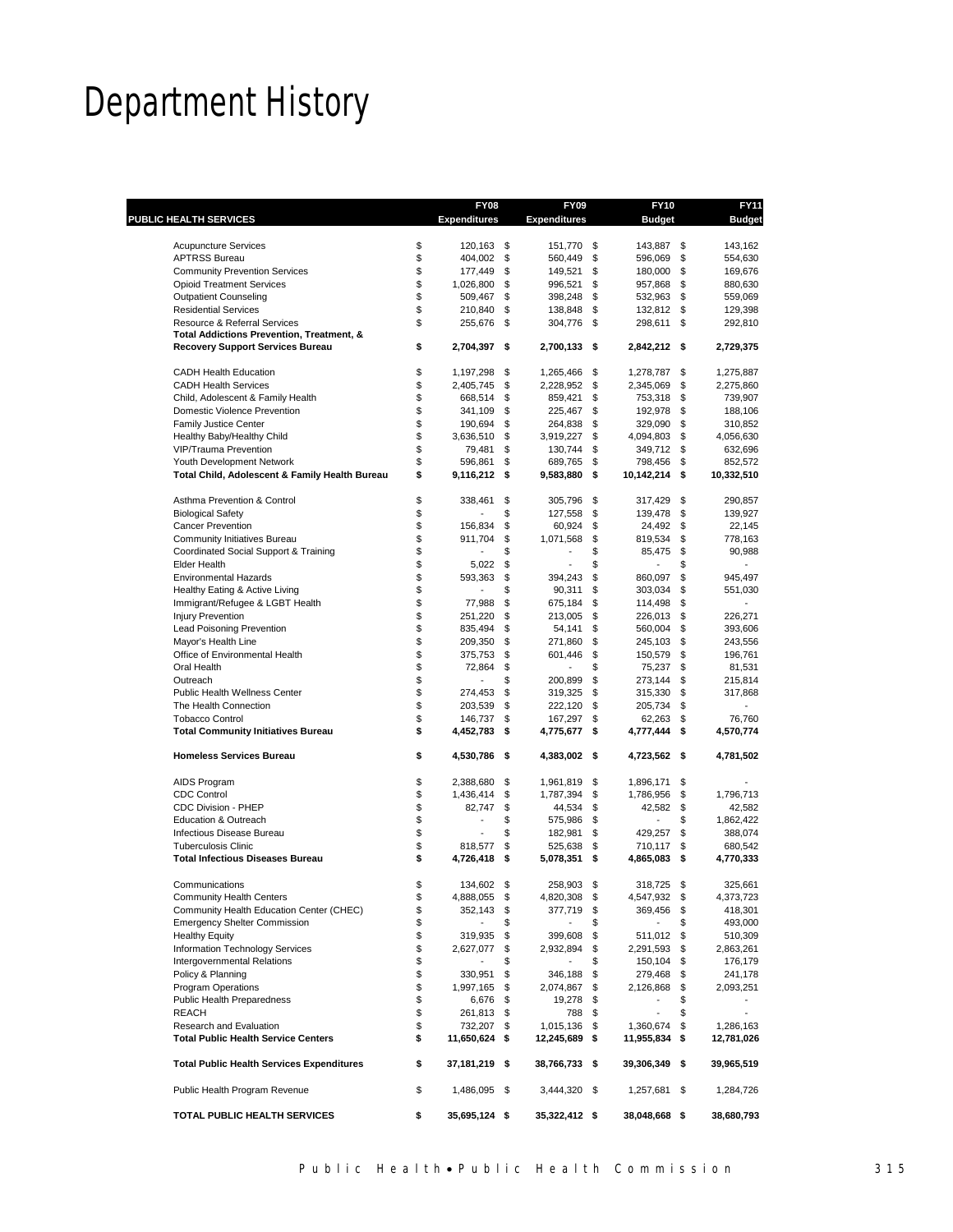| <b>ADMINISTRATION</b>              | <b>FY08</b><br><b>Expenditures</b> |      | <b>FY09</b><br><b>Expenditures</b> |   | <b>FY10</b><br><b>Budget</b> |    | <b>FY11</b><br><b>Budget</b> |
|------------------------------------|------------------------------------|------|------------------------------------|---|------------------------------|----|------------------------------|
| <b>Administration Expenditures</b> | \$<br>7,078,199                    | - \$ | 7,288,606                          | S | 7,178,159                    | S  | 7,697,318                    |
| <b>Administration Revenue</b>      | \$<br>1,804,806 \$                 |      | 756,851 \$                         |   | 540.000                      | S. | 2,539,551                    |
| <b>TOTAL ADMINISTRATION</b>        | \$<br>5,273,393 \$                 |      | 6,531,755 \$                       |   | 6,638,159                    | S  | 5,157,767                    |

|                                           | <b>FY08</b>         |     | <b>FY09</b>         | <b>FY10</b>      | <b>FY11</b>      |
|-------------------------------------------|---------------------|-----|---------------------|------------------|------------------|
| <b>PROPERTY DIVISIONS</b>                 | <b>Expenditures</b> |     | <b>Expenditures</b> | <b>Budget</b>    | <b>Budget</b>    |
| <b>Albany Street Campus</b>               | \$<br>146,853 \$    |     | 122,556             | \$<br>322,883    | \$<br>180,906    |
| Long Island Campus                        | \$<br>3,078,420     | \$  | 3,243,894           | \$<br>3,384,673  | \$<br>3,466,728  |
| Mattapan Campus                           | \$<br>390,191       | \$  | 409,522             | \$<br>388,302    | \$<br>388,302    |
| Northampton Square                        | \$<br>3,229,042     | \$  | 3,128,095           | \$<br>3,389,443  | \$<br>3,448,984  |
| Property-Projects                         | \$<br>239,790       | \$. | 386,468             | \$               | \$               |
| <b>Property Administration</b>            | \$<br>584,311       | \$  | 500,935             | \$<br>438,943    | \$<br>410,419    |
| Property-Remediation                      | \$<br>200,000       | \$  |                     | \$<br>14,708     | \$<br>14,708     |
| <b>Total Property Expenditures</b>        | \$<br>7,868,607     | \$  | 7,791,470           | \$<br>7,938,953  | \$<br>7,910,047  |
| <b>Property Revenue</b>                   | \$<br>5,448,188     | \$  | 5,299,472 \$        | 5,488,780        | \$<br>5,488,780  |
| <b>TOTAL PROPERTY</b>                     | \$<br>2,420,419 \$  |     | 2,491,998 \$        | 2,450,173 \$     | 2,421,267        |
|                                           | <b>FY08</b>         |     | <b>FY09</b>         | <b>FY10</b>      | <b>FY11</b>      |
| <b>Emergency Medical Services</b>         | <b>Expenditures</b> |     | <b>Expenditures</b> | <b>Budget</b>    | <b>Budget</b>    |
| <b>Emergency Medical Services Subsidy</b> | \$<br>12,081,012 \$ |     | 11,397,345 \$       | 11,545,734 \$    | 10,968,447       |
| <b>Total EMS</b>                          | \$<br>12,081,012 \$ |     | 11,397,345 \$       | 11,545,734 \$    | 10,968,447       |
|                                           | <b>FY08</b>         |     | <b>FY09</b>         | <b>FY10</b>      | <b>FY11</b>      |
| <b>OTHER EXPENDITURES</b>                 | <b>Expenditures</b> |     | <b>Expenditures</b> | <b>Budget</b>    | <b>Budget</b>    |
| City of Boston GO Debt                    | \$<br>469,824       | \$  | 577,492             | \$<br>567,266    | \$<br>564,727    |
| <b>BMC Consolidation Agreement</b>        | \$<br>10.750.000    | \$  | 10,750,000          | \$<br>10,750,000 | \$<br>10,750,000 |
| Other Post Employment Benefits (OPEB)     | \$                  | \$  |                     | \$<br>ä,         | \$<br>1,250,000  |
| <b>Total Other Expenditures</b>           | \$<br>11,219,824 \$ |     | 11,327,492          | \$<br>11,317,266 | \$<br>12,564,727 |
| Change in Fund Balance                    | \$<br>1,504,991 \$  |     | 2,374,771 \$        |                  | \$               |
| <b>COB Appropriation Grand Total</b>      | \$<br>68.194.763    | -\$ | 69,445,774 \$       | 70.000.000       | \$<br>69,793,000 |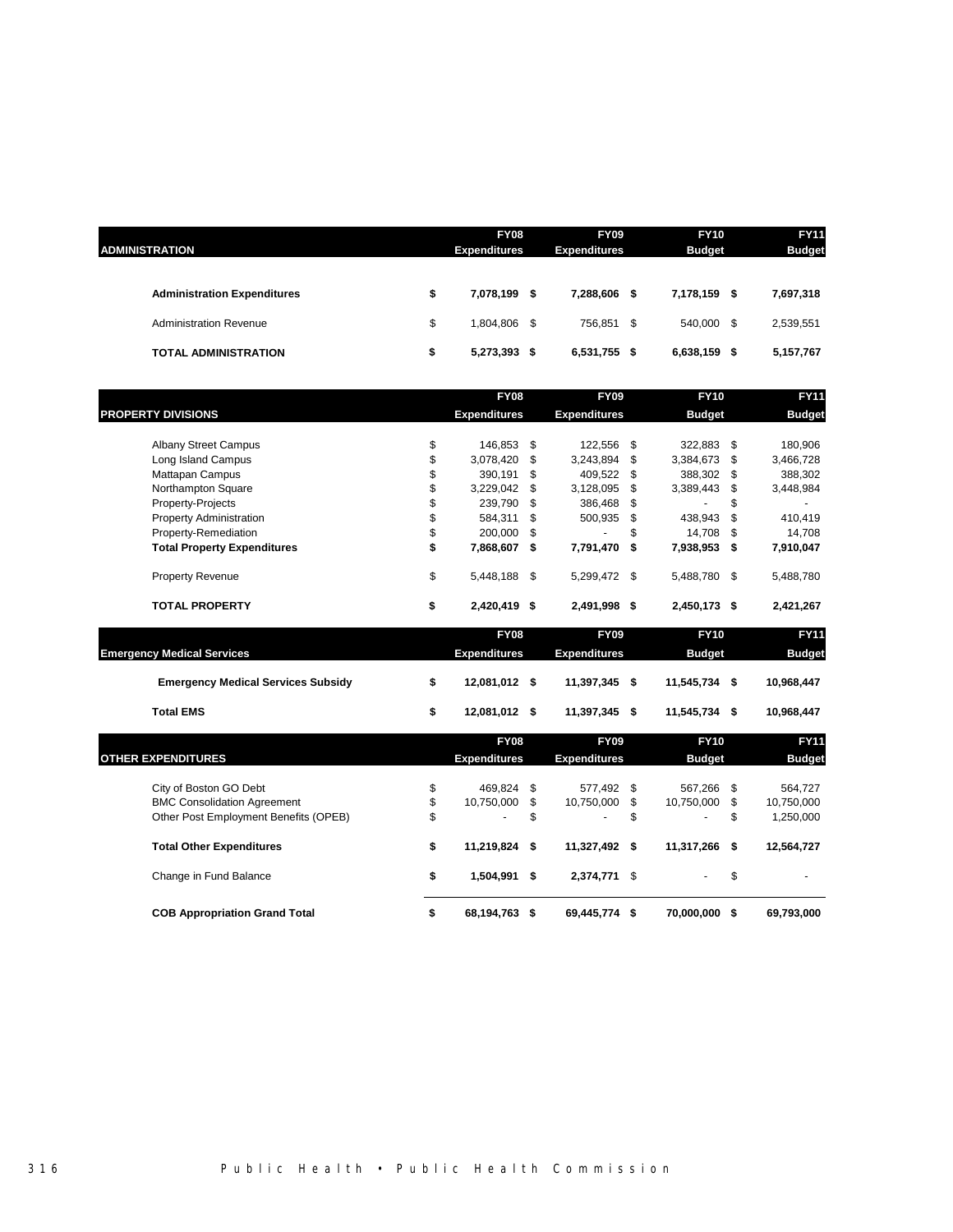# Personnel FTEs

|                                                              | <b>FY10</b>   | <b>FY10</b><br>Internal External | <b>FY10</b><br><b>Total</b> | <b>FY11</b><br>Internal | <b>FY11</b><br><b>External</b> | <b>FY11</b><br><b>Total</b> |
|--------------------------------------------------------------|---------------|----------------------------------|-----------------------------|-------------------------|--------------------------------|-----------------------------|
| PUBLIC HEALTH PROGRAMS                                       |               |                                  |                             |                         |                                |                             |
| <b>Residential Services</b>                                  | 0.70          | 17.75                            | 18.45                       | 1.00                    | 14.65                          | 15.65                       |
| <b>Acupunture Services</b>                                   | 1.56          | 0.00                             | 1.56                        | 1.49                    | 0.00                           | 1.49                        |
| <b>Community Prevention Services</b>                         | 0.00          | 1.21                             | 1.21                        | 0.50                    | 0.83                           | 1.33                        |
| Opioid Overdose Prevention                                   | 0.00          | 0.84                             | 0.84                        | 0.00                    | 0.95                           | 0.95                        |
| <b>Opioid Treatment Services</b>                             | 13.26         | 17.75                            | 31.01                       | 11.94                   | 16.90                          | 28.84                       |
| <b>Outpatient Counseling</b><br>Resource & Referral Services | 7.62<br>4.53  | 7.90<br>0.00                     | 15.52<br>4.53               | 7.56<br>4.51            | 13.30<br>0.00                  | 20.86<br>4.51               |
| <b>Risk Reduction &amp; Overdose Prev</b>                    | 0.00          | 5.79                             | 5.79                        | 0.00                    | 6.31                           | 6.31                        |
| <b>APTRSS Bureau</b>                                         | 5.27          | 0.00                             | 5.27                        | 4.92                    | 0.00                           | 4.92                        |
| Total Addictions Prevention, Treatment, &                    |               |                                  |                             |                         |                                |                             |
| <b>Recovery Support Services Bureau</b>                      | 32.94         | 51.24                            | 84.18                       | 31.92                   | 52.94                          | 84.86                       |
| <b>Boston Healthy Start</b>                                  | 0.00          | 5.00                             | 5.00                        | 0.00                    | 5.00                           | 5.00                        |
| CAHD - Health Education                                      | 14.90         | 4.10                             | 19.00                       | 11.80                   | 4.20                           | 16.00                       |
| <b>CAHD - Health Services</b>                                | 25.90         | 8.90                             | 34.80                       | 28.80                   | 5.89                           | 34.69                       |
| Child, Adolescent & Family Health                            | 7.00          | 0.00                             | 7.00                        | 6.75                    | 0.00                           | 6.75                        |
| Domestic Violence Prevention                                 | 2.85          | 0.00                             | 2.85                        | 2.85                    | 0.00                           | 2.85                        |
| <b>Family Justice Center</b>                                 | 4.00          | 0.00                             | 4.00                        | 4.00                    | 0.00                           | 4.00                        |
| Healthy Baby/Healthy Child<br><b>VIP/Trauma Prevention</b>   | 46.14<br>2.06 | 3.86<br>2.09                     | 50.00<br>4.15               | 47.84<br>4.45           | 9.17<br>5.80                   | 57.01<br>10.25              |
| Youth Development Network                                    | 10.00         | 0.00                             | 10.00                       | 11.00                   | 0.00                           | 11.00                       |
| Total Child, Adolescent, & Family Health Bureau              | 112.85        | 23.95                            | 136.80                      | 117.49                  | 30.06                          | 147.55                      |
| <b>Asthma Prevention &amp; Control</b>                       | 3.22          | 0.85                             | 4.07                        | 3.08                    | 0.51                           | 3.59                        |
| <b>Biological Safety</b>                                     | 1.05          | 0.00                             | 1.05                        | 1.05                    | 0.00                           | 1.05                        |
| <b>Cancer Prevention</b>                                     | 0.25          | 0.00                             | 0.25                        | 0.20                    | 0.00                           | 0.20                        |
| <b>Community Initiatives Bureau</b>                          | 7.84          | 0.30                             | 8.14                        | 7.13                    | 0.15                           | 7.28                        |
| Coordinated Social Support & Training                        | 0.70          | 0.00                             | 0.70                        | 0.85                    | 0.00                           | 0.85                        |
| <b>Enviromental Hazards</b>                                  | 8.29          | 5.04                             | 13.33                       | 9.61                    | 3.47                           | 13.08                       |
| Healthy Eating & Active Living                               | 3.29          | 2.65                             | 5.94                        | 6.62                    | 4.37                           | 10.99                       |
| Immigrant/Refugee &LGBT Health                               | 1.00          | 0.00                             | 1.00                        | 0.00                    | 0.00                           | 0.00                        |
| <b>Injury Prevention</b>                                     | 3.05          | 0.00                             | 3.05                        | 2.77<br>3.70            | 0.00                           | 2.77                        |
| <b>Lead Poisoning Prevention</b><br>Mayor's Health Line      | 5.55<br>3.60  | 7.65<br>0.00                     | 13.20<br>3.60               | 3.60                    | 7.00<br>0.58                   | 10.70<br>4.18               |
| Office of Environmental Health                               | 1.30          | 0.00                             | 1.30                        | 1.70                    | 0.00                           | 1.70                        |
| Oral Health                                                  | 0.43          | 0.56                             | 0.99                        | 0.90                    | 0.10                           | 1.00                        |
| Outreach                                                     | 3.60          | 0.00                             | 3.60                        | 2.60                    | 0.00                           | 2.60                        |
| <b>Public Health Wellness Center</b>                         | 5.42          | 0.00                             | 5.42                        | 5.42                    | 0.00                           | 5.42                        |
| The Health Connection                                        | 3.00          | 0.00                             | 3.00                        | 0.00                    | 0.00                           | 0.00                        |
| <b>Tobacco Control</b>                                       | 0.60          | 7.89                             | 8.49                        | 0.70                    | 4.30                           | 5.00                        |
| <b>Total Community Initiatives Bureau</b>                    | 52.19         | 24.94                            | 77.13                       | 49.93                   | 20.48                          | 70.41                       |
| <b>Homeless Services Bureau</b>                              | 46.95         | 124.65                           | 171.60                      | 40.69                   | 120.40                         | 161.09                      |
| AIDS Program                                                 | 0.00          | 21.05                            | 21.05                       | 0.00                    | 19.19                          | 19.19                       |
| <b>CDC Control</b>                                           | 16.48         | 1.37                             | 17.85                       | 16.58                   | 1.79                           | 18.37                       |
| <b>CDC Division - PHEP</b>                                   | 0.00          | 5.31                             | 5.31                        | 0.00                    | 5.65                           | 5.65                        |
| Education & Outreach                                         | 4.30          | 0.00                             | 4.30                        | 4.25                    | 0.00                           | 4.25                        |
| <b>HIV Dental</b>                                            | 0.00          | 3.00                             | 3.00                        | 0.00                    | 3.25                           | 3.25<br>2.54                |
| Infectious Disease Bureau<br><b>Tuberculosis Clinic</b>      | 2.93<br>8.08  | 0.00<br>2.86                     | 2.93<br>10.94               | 2.54<br>7.51            | 0.00<br>3.24                   | 10.75                       |
| <b>Total Infectious Disease Bureau</b>                       | 31.79         | 33.59                            | 65.38                       | 30.88                   | 33.12                          | 64.00                       |
| Communications                                               | 2.20          | 0.80                             | 3.00                        | 2.20                    | 0.80                           | 3.00                        |
| Community Health Education Center (CHEC)                     | 5.67          | 0.14                             | 5.81                        | 4.80                    | 0.00                           | 4.80                        |
| <b>Emergency Shelter Commission</b>                          | 0.00          | 0.00                             | 0.00                        | 4.00                    | 0.00                           | 4.00                        |
| Death Registry/Permits                                       | 0.00          | 3.80                             | 3.80                        | 0.00                    | 3.40                           | 3.40                        |
| DelValle Institute                                           | 0.00          | 11.70                            | 11.70                       | 0.00                    | 11.00                          | 11.00                       |
| <b>Healthy Equity</b>                                        | 2.25          | 0.50                             | 2.75                        | 2.00                    | 0.50                           | 2.50                        |
| Information Technology Services                              | 18.25         | 0.00                             | 18.25                       | 18.25                   | 0.00                           | 18.25                       |
| Intergovernmental Relations                                  | 2.00          | 0.00                             | 2.00                        | 2.00                    | 0.00                           | 2.00                        |
| Policy & Planning                                            | 2.19          | 0.00                             | 2.19                        | 2.19                    | 0.00                           | 2.19                        |
| <b>Program Operations</b>                                    | 9.12          | 0.00                             | 9.12                        | 9.12                    | 0.00                           | 9.12                        |
| Public Health Preparedness                                   | 0.00          | 4.30                             | 4.30                        | 0.00                    | 4.00                           | 4.00                        |
| <b>REACH</b><br>Research and Evaluation                      | 0.00          | 4.95                             | 4.95                        | 0.00                    | 4.50                           | 4.50                        |
| <b>Third Party Billing</b>                                   | 10.21<br>0.00 | 0.00<br>2.17                     | 10.21<br>2.17               | 10.10<br>0.00           | 0.00<br>2.17                   | 10.10<br>2.17               |
| <b>Total Public Health Service Centers</b>                   | 51.89         | 28.35                            | 80.24                       | 54.66                   | 26.37                          | 81.03                       |
| TOTAL PUBLIC HEALTH PROGRAMS                                 | 328.61        | 286.71                           | 615.32                      | 325.57                  | 283.37                         | 608.94                      |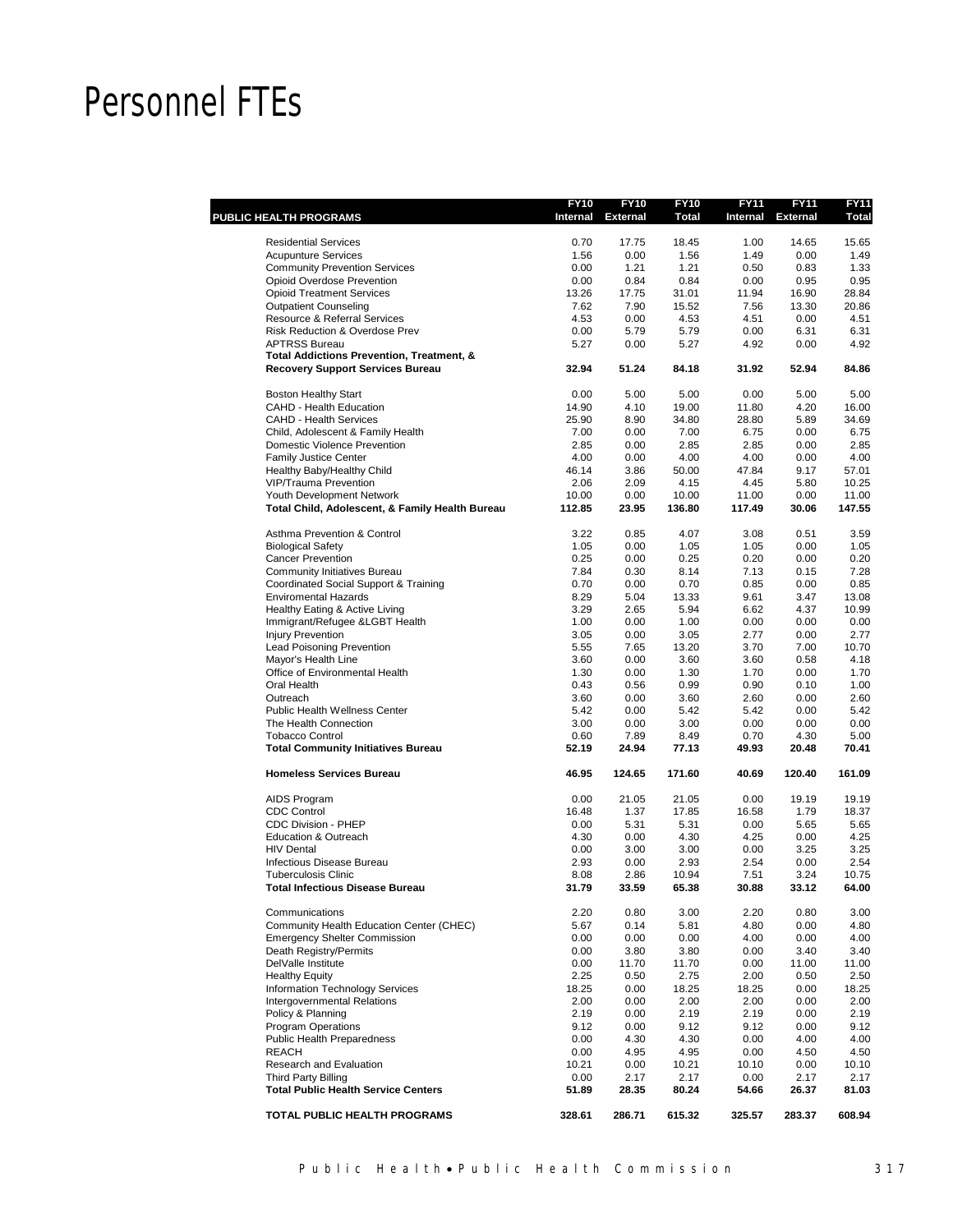|                                         | <b>FY10</b>     | <b>FY10</b>     | <b>FY10</b>  | <b>FY11</b> | <b>FY11</b> | <b>FY11</b>  |
|-----------------------------------------|-----------------|-----------------|--------------|-------------|-------------|--------------|
| <b>EMERGENCY MEDICAL SERVICES</b>       | Internal        | <b>External</b> | <b>Total</b> | Internal    | External    | Total        |
| <b>Emergency Medical Services</b>       | 401.00          | 3.00            | 404.00       | 399.00      | 3.00        | 402.00       |
| <b>Total Emergency Medical Services</b> | 401.00          | 3.00            | 404.00       | 399.00      | 3.00        | 402.00       |
|                                         | <b>FY10</b>     | <b>FY10</b>     | <b>FY10</b>  | <b>FY11</b> | <b>FY11</b> | <b>FY11</b>  |
| <b>ADMINISTRATION</b>                   | <b>Internal</b> | <b>External</b> | Total        | Internal    | External    | <b>Total</b> |
| Administration                          | 71.88           | 0.00            | 71.88        | 76.88       | 0.00        | 76.88        |

|                                | <b>FY10</b> | <b>FY10</b>     | <b>FY10</b> | <b>FY11</b> | <b>FY11</b>       | <b>FY11</b> |
|--------------------------------|-------------|-----------------|-------------|-------------|-------------------|-------------|
| <b>PROPERTY</b>                | Internal    | <b>External</b> | Total       |             | Internal External | Total       |
| <b>Albany Street Campus</b>    | 2.00        | 0.00            | 2.00        | 1.00        | 0.00              | 1.00        |
| Long Island Campus             | 10.00       | 0.00            | 10.00       | 10.00       | 0.00              | 10.00       |
| Northampton Square             | 19.60       | 0.00            | 19.60       | 19.60       | 0.00              | 19.60       |
| <b>Property Administration</b> | 4.00        | 0.00            | 4.00        | 4.00        | 0.00              | 4.00        |
| <b>TOTAL PROPERTY</b>          | 35.60       | 0.00            | 35.60       | 34.60       | 0.00              | 34.60       |
| <b>TOTAL FTE's</b>             | 837.09      | 289.71          | 1.126.80    | 836.05      | 286.37            | 1.122.42    |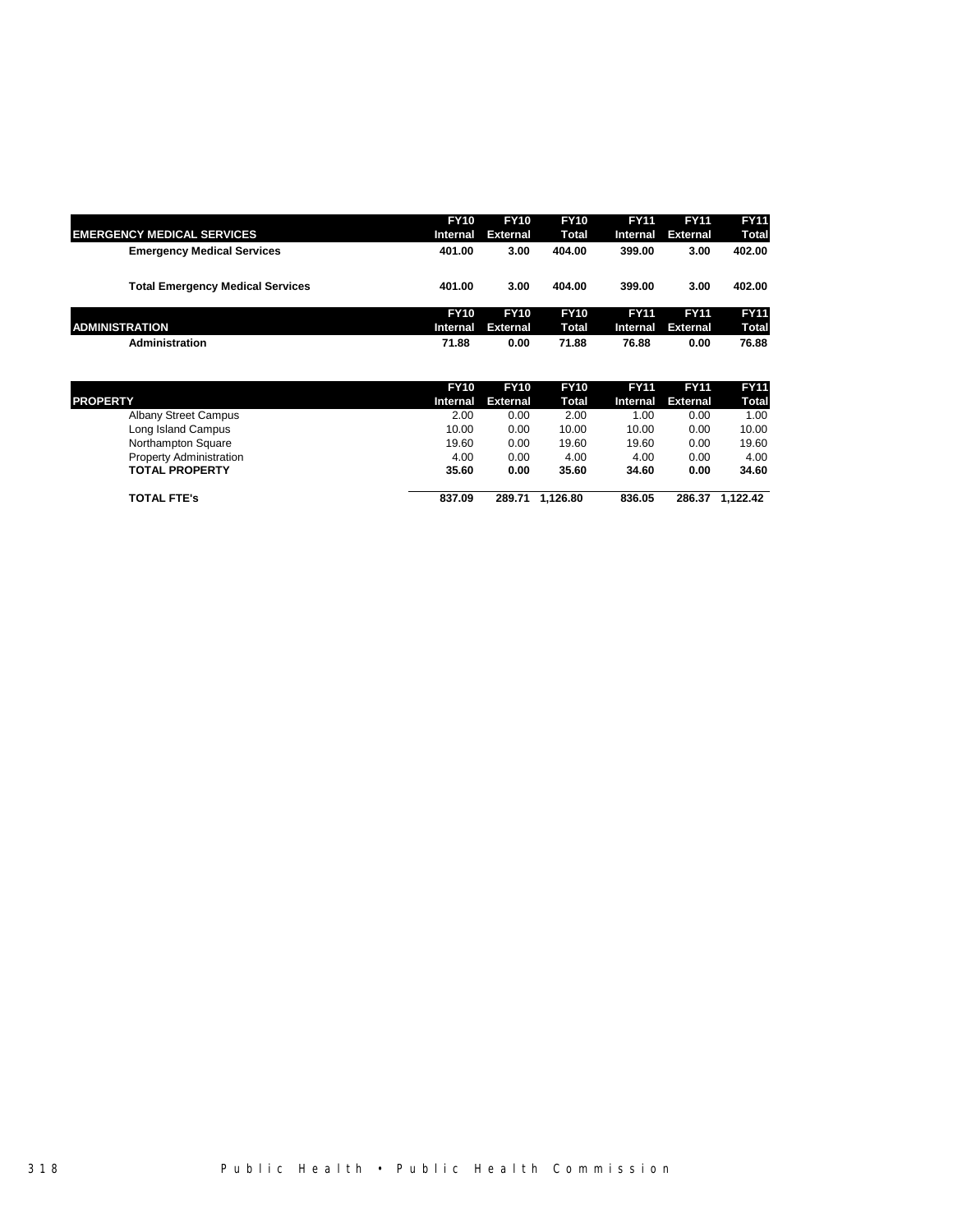# External Funds Budget

| <b>Program</b>                                | <b>Project Grant</b>                           |              |
|-----------------------------------------------|------------------------------------------------|--------------|
|                                               |                                                |              |
| <b>AIDS Program</b>                           |                                                |              |
|                                               | <b>HIV Emergency Relief Subcontracts</b>       | \$10,026,792 |
|                                               | MAI - Administration                           | \$120,086    |
|                                               | MAI - Subcontracts                             | \$723,503    |
|                                               | <b>RWCA Administration</b>                     | \$891,904    |
|                                               | <b>RWCA Quality Management</b>                 | \$516,348    |
|                                               | <b>RWCA Support Services</b>                   | \$359,533    |
| <b>AIDS Program Total</b>                     |                                                | \$12,638,166 |
| <b>Asthma Prevention &amp; Control</b>        |                                                |              |
|                                               | Childrens Hospital Asthma Initiatives          | \$36,856     |
|                                               | <b>HPHI-EPP</b>                                | \$26,725     |
|                                               | National Asthma Control Initiatives            | \$40,793     |
| <b>Asthma Prevention &amp; Control Total</b>  |                                                | \$104,374    |
|                                               |                                                |              |
| <b>Biological Safety</b>                      |                                                |              |
|                                               | <b>Bio-Safety</b>                              | \$52,151     |
|                                               | <b>BU-Bio Safety Level 4 Training</b>          | \$99,540     |
| <b>Biological Safety Total</b>                |                                                | \$151,691    |
| <b>Boston Healthy Start Initiatives</b>       |                                                |              |
|                                               | <b>BHSI</b> - Administration                   | \$2,028,782  |
| <b>Boston Healthy Start Initiatives Total</b> |                                                | \$2,028,782  |
|                                               |                                                |              |
| <b>CAHD Health Education</b>                  |                                                |              |
|                                               | <b>BAHEC Administration</b>                    | \$121,940    |
|                                               | BAHEC LEARN AND EARN                           | \$6,773      |
|                                               | <b>BAHEC Miscellaneous Income</b>              | \$525        |
|                                               | <b>Commonwealth Medicine</b>                   | \$25,000     |
|                                               | Map Medical Interpreter Training (BAHEC)       | \$90,173     |
|                                               | Model State Supported BAHEC                    | \$67,966     |
|                                               | New England Aids Education and Training        | \$18,050     |
| <b>CAHD Health Education Total</b>            | Office of HS Renewal                           | \$0          |
|                                               |                                                | \$330,427    |
| <b>CAHD Health Services</b>                   |                                                |              |
|                                               | SBH - ABCD Advance                             | \$10,002     |
|                                               | SBH - ABCD Cost                                | \$30,581     |
|                                               | School Health Programs-Income                  | \$146,340    |
|                                               | SH DPH 8 Schools                               | \$397,793    |
| <b>CAHD Health Service Total</b>              |                                                | \$584,716    |
|                                               |                                                |              |
| <b>Cancer Prevention</b>                      |                                                |              |
|                                               | <b>Cancer Transportation</b>                   | \$45,000     |
| <b>Cancer Prevention Total</b>                |                                                | \$45,000     |
| <b>Chronic Disease Division</b>               |                                                |              |
|                                               | ARRA-CPPW:Obesity, Physical Activity&Nutrition | \$3,206,000  |
| <b>Chronic Disease Division Total</b>         |                                                | \$3,206,000  |
|                                               |                                                |              |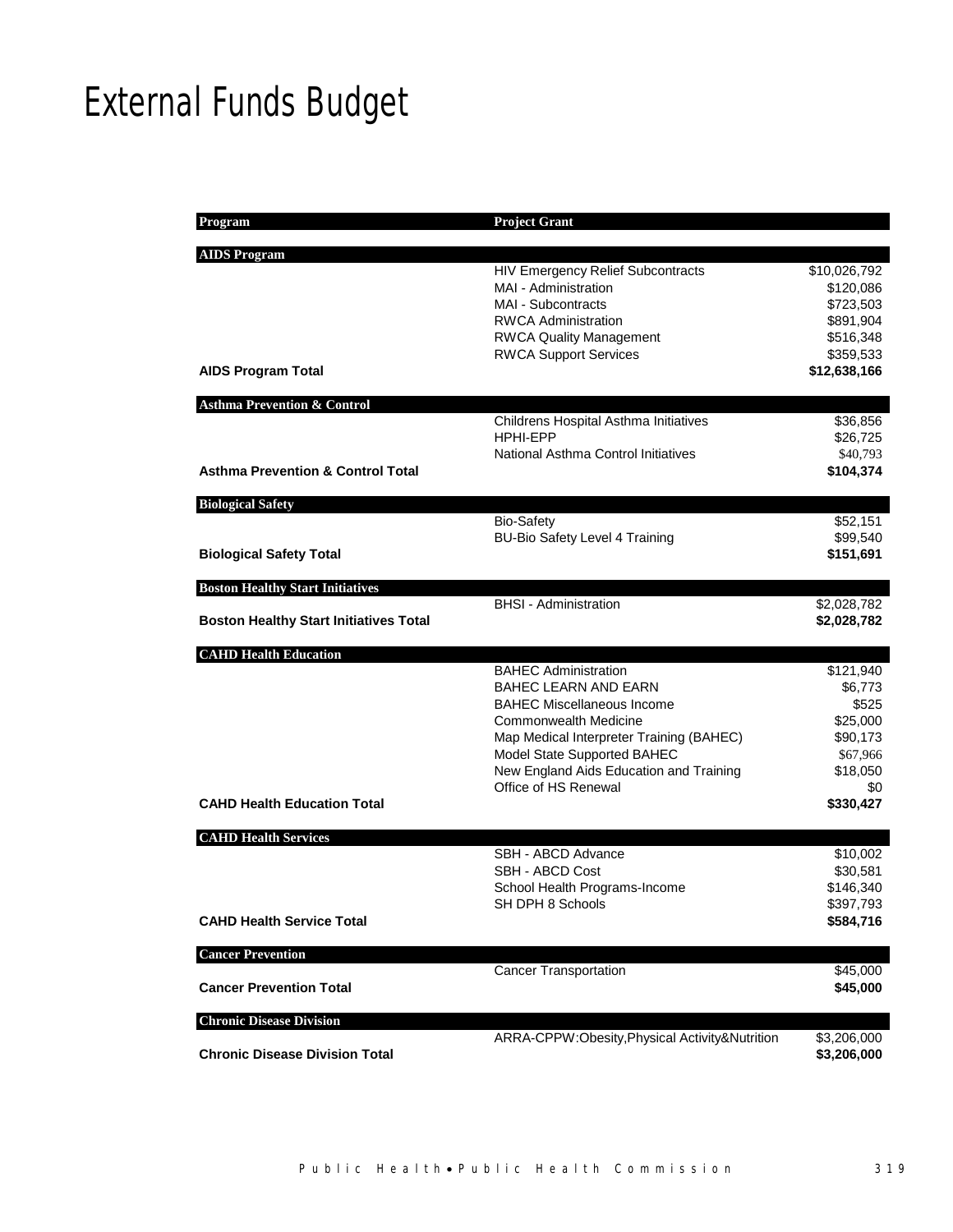| <b>Communicable Diseases Control</b>       |                                                                  |                        |
|--------------------------------------------|------------------------------------------------------------------|------------------------|
|                                            | CDC Suffolk County Jail HIV<br>I-3 Immunization                  | \$66,103<br>\$65,759   |
| <b>CDC Control Total</b>                   |                                                                  | \$131,862              |
| <b>CDC</b> - Public Health Preparedness    |                                                                  |                        |
| <b>CDC-PHEP Total</b>                      | PHEP EPI & Surveillance                                          | \$603,715<br>\$603,715 |
| <b>Communications</b>                      |                                                                  |                        |
| <b>Communications Total</b>                | <b>PHEP Public Information</b>                                   | \$130,353<br>\$130,353 |
| <b>Community Initiatives Bureau</b>        |                                                                  |                        |
|                                            | Community Initiatives Income                                     | \$1,050                |
|                                            | Mente Y Cuerpo: Mind and Body                                    | \$150,166              |
| <b>Community Initiatives Bureau Total</b>  | PHH-PRC                                                          | \$50,642<br>\$201,858  |
| <b>Community Prevention Services</b>       |                                                                  |                        |
|                                            | N.D Coalition Allston/Brighton                                   | \$80,000               |
|                                            | N.D Coalition Charlestown                                        | \$80,000               |
|                                            | N.D Coalition Chinatown                                          | \$80,000               |
|                                            | N.D Coalition Dorchester                                         | \$80,000               |
|                                            | N.D Coalition J/P Roxbury                                        | \$100,000              |
|                                            | N.D Coalition S.Boston Hope & Recovery                           | \$80,000               |
|                                            | N.D Coalition S.End Healthy Boston<br>N.D Coalition South Boston | \$80,000<br>\$80,000   |
| <b>Community Prevention Services Total</b> |                                                                  | \$660,000              |
| <b>Death Registry/Burial Permits</b>       |                                                                  |                        |
|                                            | <b>Burial Permits</b>                                            | \$193,789              |
| Death Registry/Burial Permits Total        |                                                                  | \$193,789              |
| <b>DelValle Institute</b>                  | <b>PHEP Delvalle</b>                                             |                        |
|                                            | <b>UASI-Exercise</b>                                             | \$427,215<br>\$164,460 |
|                                            | <b>UASI-Training</b>                                             | \$515,548              |
| <b>DelValle Institute Total</b>            |                                                                  | \$1,107,223            |
| <b>Domestic Violence Prevention</b>        |                                                                  |                        |
| <b>Domestic Violence Prevention Total</b>  | Peace At Home                                                    | \$525<br>\$525         |
|                                            |                                                                  |                        |
| <b>EMS</b>                                 | <b>Boston EMS Details</b>                                        | \$185,226              |
|                                            | MMRS#7 - FY2007 Program Continuation                             | \$250,273              |
|                                            | Region 4C Hospital Preparedness Coordination                     | \$98,849               |
| <b>EMS Total</b>                           |                                                                  | \$534,348              |
| <b>Environmental Hazards</b>               |                                                                  |                        |
|                                            | <b>Asbestos Removal Permits</b>                                  | \$203,202              |
|                                            | Connecting Consumers with Care - BCBS                            | \$13,118               |
|                                            | <b>BPHC Permits</b>                                              | \$12,758               |
|                                            | <b>DPH Permits</b>                                               | \$18,126               |
| <b>Environmental Hazards Total</b>         | Safe Shops Nail Salons                                           | \$28,896<br>\$276,100  |
|                                            |                                                                  |                        |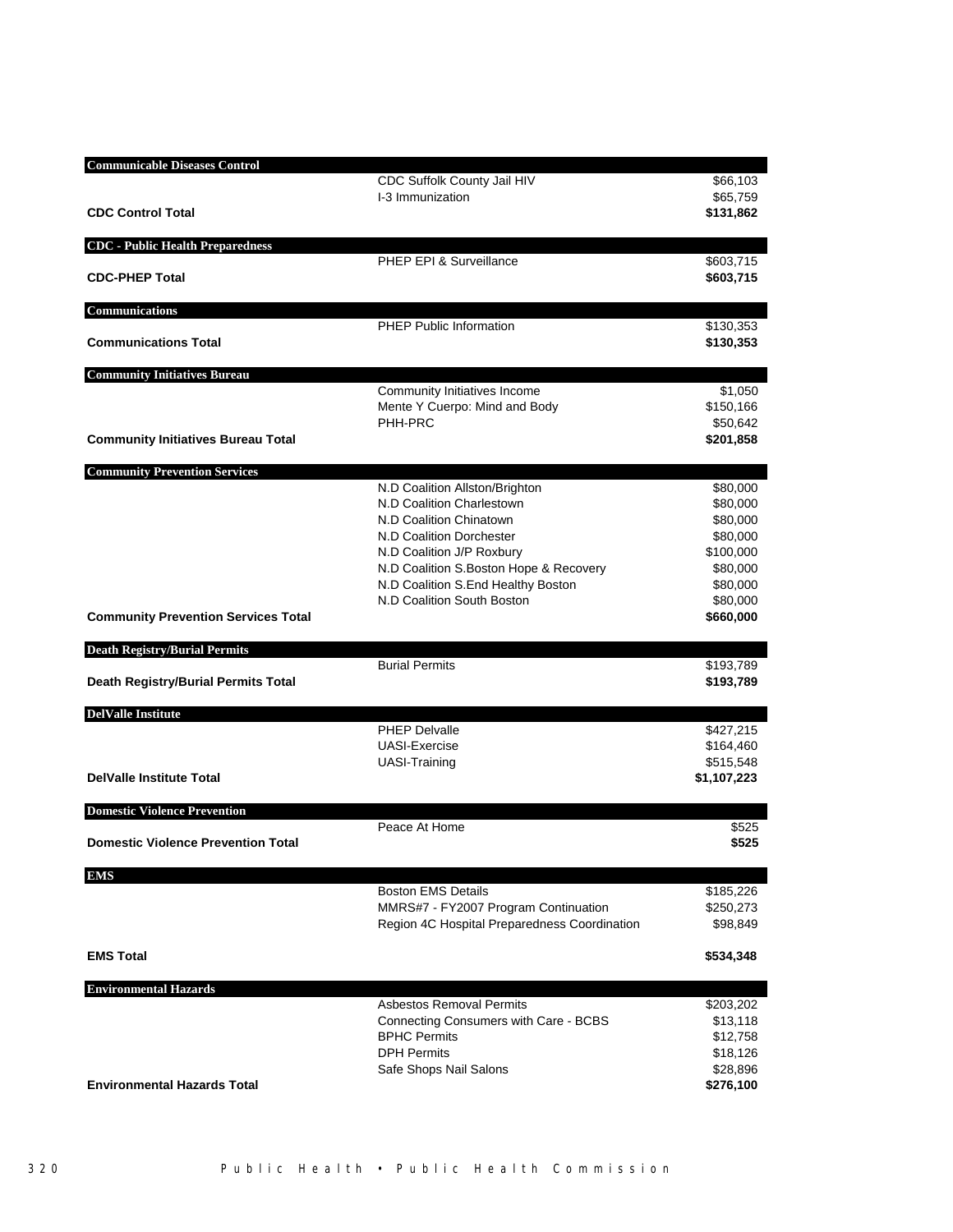| <b>Family Justice Center</b>                    |                                                              |                          |
|-------------------------------------------------|--------------------------------------------------------------|--------------------------|
|                                                 | <b>Family Justice Center Income</b>                          | \$9,809                  |
| <b>Family Justice Center Total</b>              |                                                              | \$9,809                  |
| <b>Healthy Baby/Healthy Child</b>               |                                                              |                          |
|                                                 | <b>BCYF</b>                                                  | \$47,495                 |
|                                                 | BHSI - Healthy Baby/Healthy Child                            | \$120,951                |
|                                                 | <b>HB-Children's Hospital</b>                                | \$29,843                 |
|                                                 | Healthy Baby Restricted Income                               | \$16,500                 |
|                                                 | Healthy Baby/Child-Income                                    | \$65,684                 |
|                                                 | MyChild                                                      | \$884,760                |
| <b>Healthy Baby/Healthy Child Total</b>         | Project Launch                                               | \$594,007<br>\$1,759,240 |
|                                                 |                                                              |                          |
| <b>Healthy Eating &amp; Active Living</b>       | Boston Collaborative for Food & Fitness                      | \$400,104                |
|                                                 | Boston Healthy Aging Project                                 | \$29,679                 |
|                                                 | Strategic Alliance for Health                                | \$519,944                |
| <b>Healthy Eating &amp; Active Living Total</b> |                                                              | \$949,727                |
|                                                 |                                                              |                          |
| <b>Healthy Equity</b>                           | Disparities in Health Income                                 | \$201,817                |
| <b>Healthy Equity Total</b>                     |                                                              | \$201,817                |
|                                                 |                                                              |                          |
| <b>Healthy Homes Division</b>                   |                                                              |                          |
|                                                 | ARRA-CPPW: Tobacco Prevention                                | \$3,060,000              |
| <b>Healthy Homes Division Total</b>             |                                                              | \$3,060,000              |
| <b>HIV</b> Dental                               |                                                              |                          |
|                                                 | <b>HIV Dental Income Account</b>                             | \$2,101                  |
|                                                 | HIV Dental Ombudsman Program                                 | \$626,415                |
|                                                 | HIV Dental Ombudsperson Program                              | \$130,000                |
|                                                 | Special Projects - Oral Health                               | \$24,635                 |
| <b>HIV Dental Total</b>                         |                                                              | \$783,151                |
| <b>Homeless Services</b>                        |                                                              |                          |
|                                                 | <b>ARRA-HPRP Prevention</b>                                  | \$53,420                 |
|                                                 | <b>Emergency Shelter Grant</b>                               | \$33,985                 |
|                                                 | <b>External Food Contracts</b>                               | \$36,750                 |
|                                                 | <b>External Laundry Contracts</b><br>Farm Income             | \$23,625                 |
|                                                 | <b>General Funds-Homeless Services</b>                       | \$9,975<br>\$4,489       |
|                                                 | Home to Stay                                                 | \$103,215                |
|                                                 | <b>Homeless Re-Entry</b>                                     | \$431,159                |
|                                                 | <b>HOPWA</b>                                                 | \$66,193                 |
|                                                 | Linking Treatment to Housing Program                         | \$162,347                |
|                                                 | Long Island Shelter                                          | \$3,754,162              |
|                                                 | <b>MBHP SOAP Mattapan</b>                                    | \$195,720                |
|                                                 | Project SOAR                                                 | \$201,347                |
|                                                 | RWCA - Case Management                                       | \$88,381                 |
|                                                 | <b>RWCA Long Island Shelter</b><br>Serving Ourselves I (HUD) | \$248,987<br>\$475,377   |
|                                                 | <b>Serving Ourselves II</b>                                  | \$218,012                |
|                                                 | <b>SOAR Operating Funds</b>                                  | \$5,000                  |
|                                                 | <b>Social Services</b>                                       | \$169,880                |
|                                                 | Transitions                                                  | \$1,373,131              |
|                                                 | Woods Mullen Shelter                                         | \$1,249,329              |
| <b>Homeless Services Total</b>                  |                                                              | \$8,904,484              |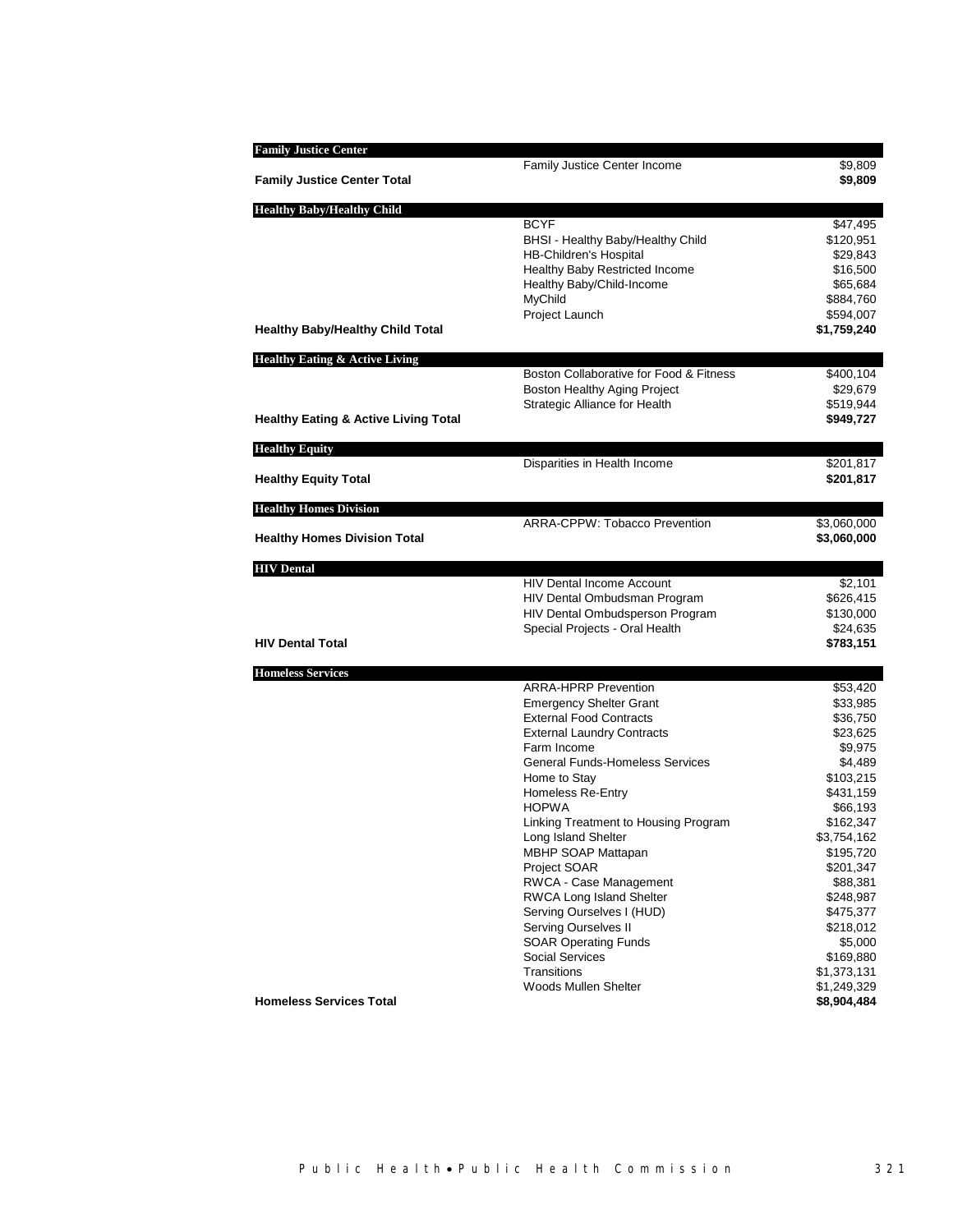| <b>Injury Prevention</b>                              |                                                     |                        |
|-------------------------------------------------------|-----------------------------------------------------|------------------------|
|                                                       | Childhood Injury Prevention                         | \$4,200                |
|                                                       | CIPP - Bicycle Helmets<br>CIPP/Car Seats            | \$7,000                |
| <b>Injury Prevention Total</b>                        |                                                     | \$5,000<br>\$16,200    |
| <b>Lead Poisoning Prevention</b>                      |                                                     |                        |
| <b>Lead Poisoning Prevention Total</b>                | Childhood Lead Poisoning Prevention                 | \$455,800<br>\$455,800 |
|                                                       |                                                     |                        |
| <b>Mayor's Health Line</b>                            | National Network Libraries of Medicine              | \$16,210               |
|                                                       | Healthline (Department of Medical Asst)             | \$6,002                |
|                                                       | Outreach, Enrollment & Access to Care               | \$15,077               |
| <b>Mayor's Health Line Total</b>                      |                                                     | \$37,289               |
| <b>Opioid Overdose Prevention</b>                     |                                                     |                        |
|                                                       | Drug Free Counseling<br>Drug Free Counseling-Income | \$91,007<br>\$46,784   |
| <b>Opioid Overdose Prevention Total</b>               |                                                     | \$137,791              |
| <b>Opioid Treatment Services</b>                      |                                                     |                        |
|                                                       | <b>MASBIRT-PHC</b>                                  | \$78,723               |
|                                                       | Methadone Maintenance                               | \$319,696              |
|                                                       | Methadone Maintenance-Income                        | \$1,437,882            |
| <b>Opioid Treatment Services Total</b>                |                                                     | \$1,836,301            |
| <b>Oral Health</b>                                    |                                                     |                        |
| Oral Health Promotion<br><b>Oral Health Total</b>     | <b>Residency Training Agreement</b>                 | \$8,236<br>\$8,236     |
| <b>Outpatient Counseling</b>                          |                                                     |                        |
|                                                       | Moms Project - HIV/AIDS Prevention                  | \$103,105              |
|                                                       | Men's Substance Abuse Income<br>Men in Recovery     | \$83,891<br>\$501,212  |
|                                                       | Mom's Project- Income                               | \$90,095               |
|                                                       | Moving on to Recovery & Empowerment                 | \$609,826              |
|                                                       | Safe and Sound Return                               | \$514,477              |
| <b>Outpatient Counseling Total</b>                    |                                                     | \$1,902,606            |
| <b>Public Health Preparedness</b>                     |                                                     |                        |
| <b>Public Health Preparedness Total</b>               | PHEP Public Health Preparedness                     | \$599,954<br>\$599,954 |
| <b>REACH</b>                                          |                                                     |                        |
|                                                       | DON Support for REACH Coallition                    | \$19,807               |
|                                                       | HPV/Cervical Cancer/HPV Vaccine                     | \$25,910               |
|                                                       | <b>REACH US CEED</b>                                | \$889,069              |
| <b>REACH Total</b>                                    |                                                     | \$934,786              |
| <b>Residential Services</b>                           | Boston Consortium of Services for Latino            | \$602,360              |
|                                                       | Entre Familia Food Stamps                           | \$7,000                |
|                                                       | Entre Familia Residential                           | \$725,167              |
|                                                       | Women & Families Division                           | \$2,100                |
| <b>Residential Sevices Total</b>                      |                                                     | \$1,336,627            |
| <b>Risk Reduction &amp; Overdose Prevention</b>       |                                                     |                        |
| <b>Risk Reduction &amp; Overdose Prevention Total</b> | <b>Enhanced Needle Exchange</b>                     | \$435,974<br>\$435,974 |
|                                                       |                                                     |                        |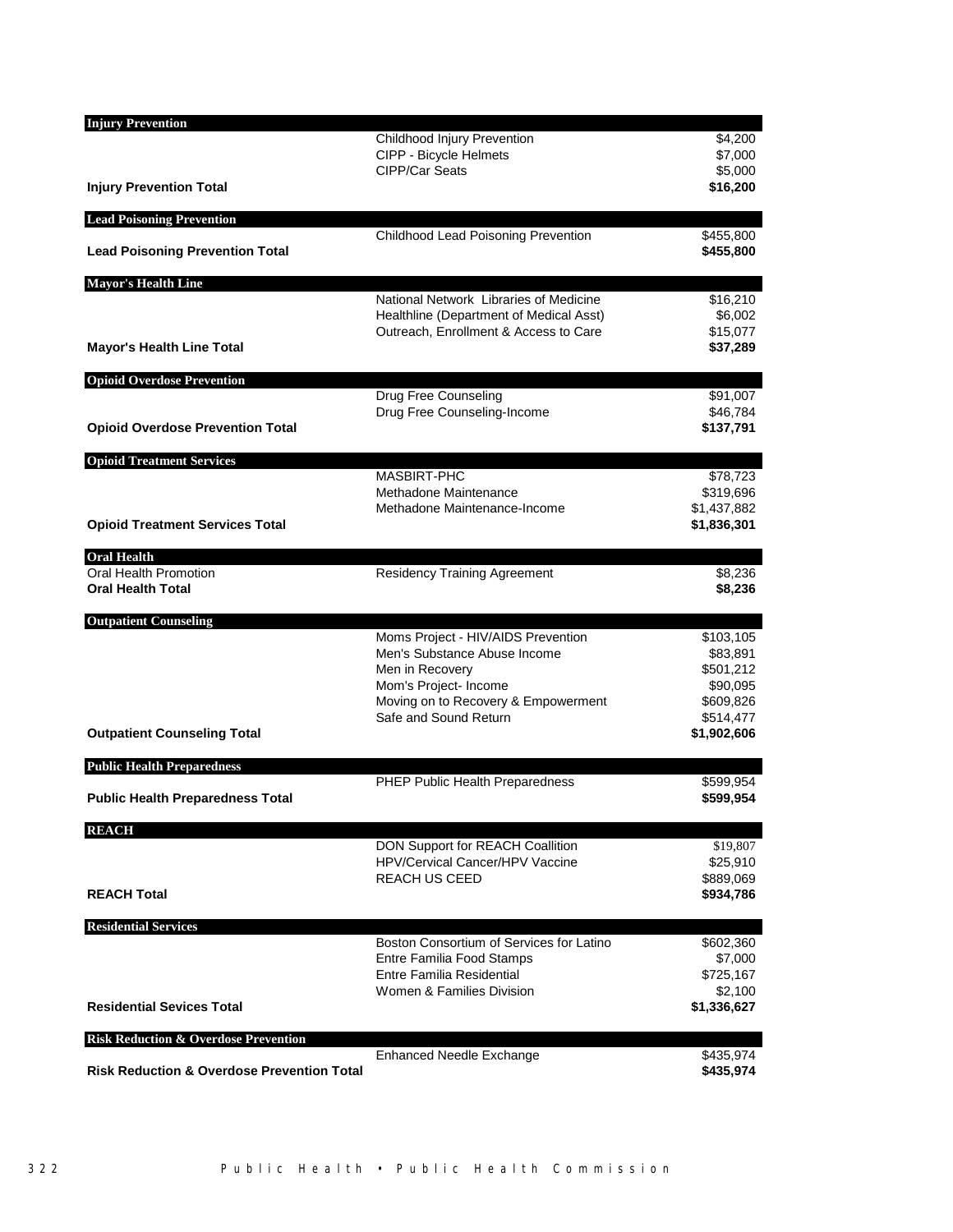| <b>Third Party Billing</b>         |                                             |              |
|------------------------------------|---------------------------------------------|--------------|
|                                    | <b>Billing Management</b>                   | \$249,501    |
| <b>Third Party Billing Total</b>   |                                             | \$249,501    |
|                                    |                                             |              |
| <b>Tobacco Control</b>             |                                             |              |
|                                    | <b>Boston Tobacco Control</b>               | \$148,898    |
|                                    | Boston Tobacco Control - Fines              | \$110,305    |
|                                    | <b>Tobacco Control - Ordinance Receipts</b> | \$112,564    |
| <b>Tobacco Control Total</b>       |                                             | \$371,767    |
|                                    |                                             |              |
| <b>Tuberculosis Clinic</b>         |                                             |              |
|                                    | TB Clinic Fee Portion                       | \$303,063    |
|                                    | TB Clinic-3rd Party Reimbursement           | \$221,280    |
| <b>Tuberculosis Clinic Total</b>   |                                             | \$524,343    |
|                                    |                                             |              |
| <b>VIP/Trauma Prevention</b>       | <b>ARRA-Byrne Grant</b>                     | \$307,904    |
|                                    | <b>RWJ- Building Health Teens</b>           | \$263,855    |
|                                    | RWJ-Breaking the Circle                     | \$262,122    |
|                                    | <b>VP Earmark</b>                           | \$67,018     |
| <b>VIP/Trauma Prevention Total</b> |                                             |              |
|                                    |                                             | \$900,899    |
|                                    | <b>Grand Total</b>                          | \$48,345,229 |
|                                    |                                             |              |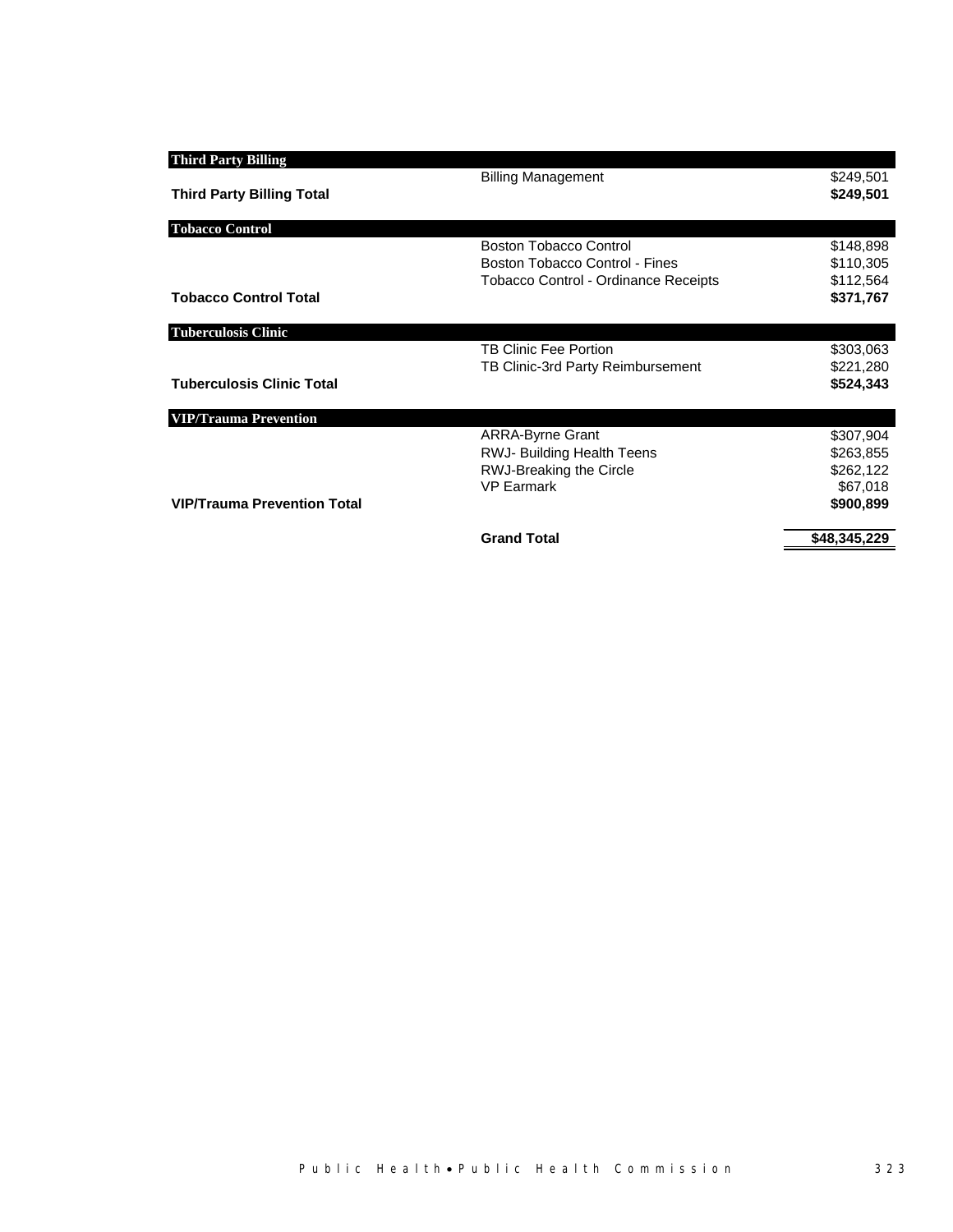# Program 1. Public Health Services

# *Barbara Ferrer, Executive Director Organization: 620100*

# *Program Description*

The Boston Public Health Commission promotes the health of the people of Boston by protecting and fostering the three core functions of public health: assessment, policy development and assurance. It carries out these functions through a wide variety of activities including health promotion and disease prevention initiatives (such as street outreach and community education); provision of critical health services for vulnerable, under-served and at-risk populations (such as school-based health and wellness clinical and education services, homeless shelters, and substance abuse treatment); emergency preparedness (such as the Office of Public Health Preparedness, Emergency Medical Services, Communicable Control Disease Division, and the Office of Environmental Health); monitoring and reporting on the health status of the City's residents (such as health update reports for each neighborhood); and development of public policy approaches that maximize positive health outcomes (such as tobacco control, banning the use of trans-fats in food establishments, regulating biological laboratories, and environmental health regulations).

# *Program Strategies*

- Implement violence prevention programming that provides children, youth and their families with tools and strategies to handle conflict and trauma without resorting to violence.
- Prevent disease, address emerging health care crises, and increase access to critical health services such as substance abuse prevention and treatment, asthma education and management, and primary care.
- Eliminate racial and ethnic health inequities through a systems level approach that engages institutions and community members in addressing the causes of health inequity. These initiatives complement existing programs with similar goals, such as Healthy Baby Healthy Child, Boston Healthy Start Initiative, and HIV/AIDS.
- Coordinate preparedness work of public health with healthcare and public safety partners in Boston to prevent, prepare for, respond to and recover from public health emergencies.

| <b>Performance Measures</b>                                                                                         | Actual '08    | Actual '09    | Projected '10  | Target '11     |
|---------------------------------------------------------------------------------------------------------------------|---------------|---------------|----------------|----------------|
| % of active Boston TB cases completing<br>recommended treatment course                                              | 100%          | 100%          | 100%           | 95%            |
| % of babies who are low birth weight<br>% of clients receiving HIV services who are<br>people of color              | 9.0%          | 9.6%<br>75%   | 9.3%<br>74%    | 9.0%<br>60%    |
| % of high school students who are current<br>smokers                                                                |               |               | 10%            | 9%             |
| Ambulance transports<br>Bilingual Boston healthcare workers who<br>complete medical interpreting training           | 72,892<br>142 | 76,830<br>181 | 78,095<br>74   | 76,000<br>75   |
| Boston residents completing emergency<br>preparedness-related training                                              |               | 502           | 412            | 400            |
| Homeless clients receiving drug-free counseling<br>services                                                         |               | 869           | 1,062          | 750            |
| Compliance rate for youth access regulation<br>among tobacco retailers                                              | 93            | 93            | 94             | 93             |
| Emergency shelter bed nights provided<br>Families served in residential and outpatient<br>substance abuse treatment | 273,477       | 269,763<br>37 | 267,205<br>211 | 265,000<br>325 |
| Home visits for asthma education and services                                                                       |               | 166           | 112            | 125            |
| Homeless clients placed in transitional or<br>permanent housing                                                     | 689           | 615           | 688            | 680            |
| Individuals served by the Mayor's Health Line<br>(MHL)                                                              | 7.500         | 10,227        | 10,966         | 10,000         |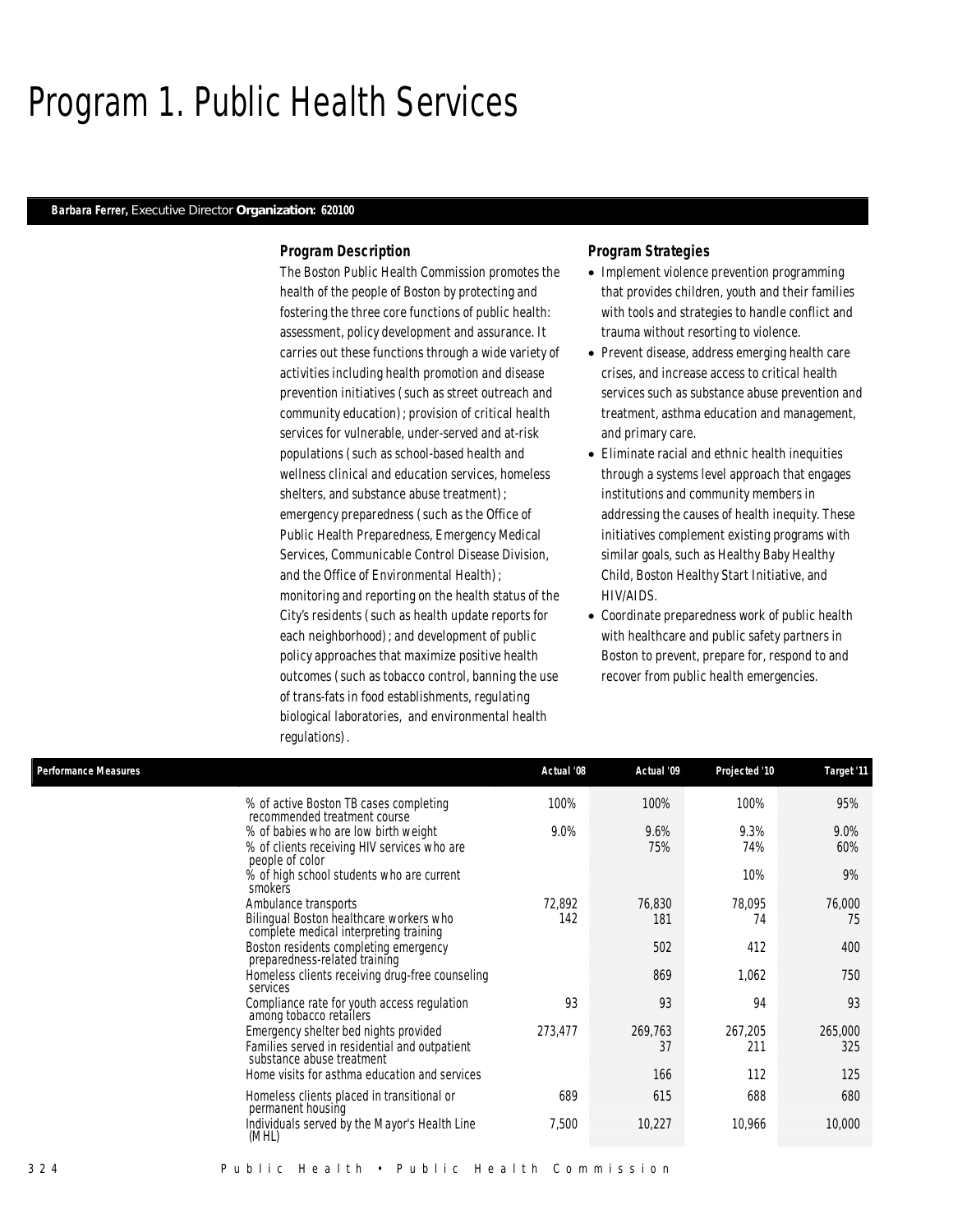| <b>Performance Measures</b>                                                                                                                                                                                                                                                                                                                                     | Actual '08        | Actual '09                      | Projected '10                          | Target '11                            |
|-----------------------------------------------------------------------------------------------------------------------------------------------------------------------------------------------------------------------------------------------------------------------------------------------------------------------------------------------------------------|-------------------|---------------------------------|----------------------------------------|---------------------------------------|
| Median response time for Priority 1 calls<br>Median response time for Priority 2 & 3 calls<br>Uninsured children and families enrolled in<br>health insurance programs by BPHC<br>VIP neighborhood coalition meetings, activities,<br>and youth outreach<br>Youth receiving case management services<br>through YDN<br>Youth receiving peer leadership training | 6.2<br>8.3<br>724 | 5.7<br>7.2<br>880<br>110<br>241 | 5.4<br>6.95<br>725<br>124<br>235<br>84 | 5.4<br>6.9<br>600<br>145<br>275<br>70 |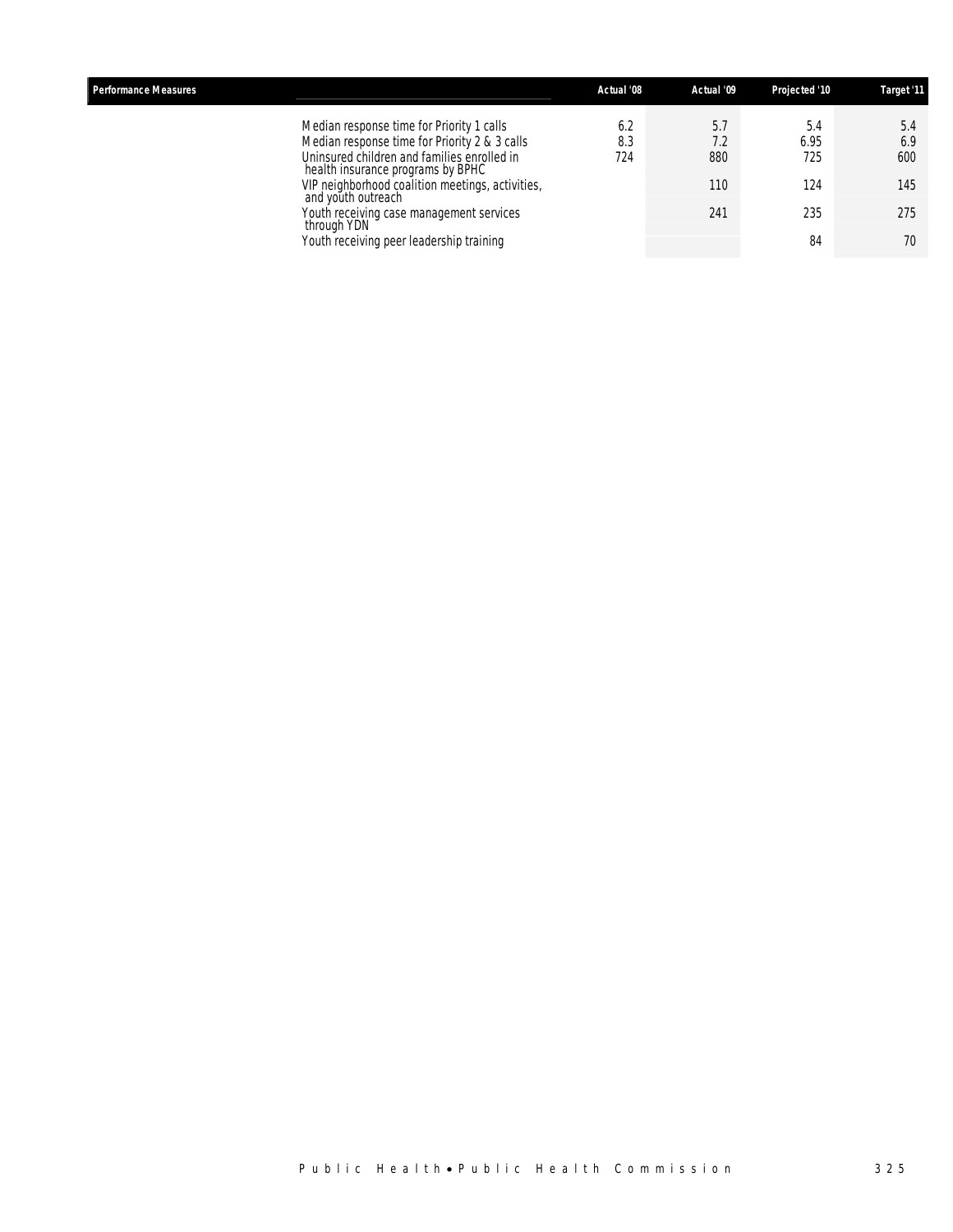# External Funds Projects

| <b>AIDS Program</b>                       |                                                                                                                                                                                                                                                                                                                                                                                                                           |
|-------------------------------------------|---------------------------------------------------------------------------------------------------------------------------------------------------------------------------------------------------------------------------------------------------------------------------------------------------------------------------------------------------------------------------------------------------------------------------|
| <b>HIV Emergency Relief Subcontracts</b>  |                                                                                                                                                                                                                                                                                                                                                                                                                           |
|                                           | <b>Project Mission</b><br>Funding from the Health Resources and Services Administration (HRSA) Ryan White Treatment<br>Modernization Act (RWTMA) Part A to provide a range of HIV Medical and Health Related Support Services<br>for people living with HIV through subcontracts with community based organizations. The service area is<br>seven counties in Massachusetts and three counties in Southern New Hampshire. |
| <b>MAI Administration</b>                 |                                                                                                                                                                                                                                                                                                                                                                                                                           |
|                                           | <b>Project Mission</b><br>Funding from HRSA RWTMA Part A MAI to administer and manage Minority AIDS Initiatives grant and<br>subcontractors.                                                                                                                                                                                                                                                                              |
| <b>MAI Subcontracts</b>                   |                                                                                                                                                                                                                                                                                                                                                                                                                           |
|                                           | <b>Project Mission</b><br>Funding from HRSA RWTMA Part A MAI to provide HIV services to Minority Communities through minority<br>provider subcontracts.                                                                                                                                                                                                                                                                   |
| <b>RWCA Administration</b>                |                                                                                                                                                                                                                                                                                                                                                                                                                           |
|                                           | <b>Project Mission</b><br>Funding from the HRSA RWTMA Part A to administer and manage Part A grant and grantees.                                                                                                                                                                                                                                                                                                          |
| <b>RWCA Quality Management</b>            |                                                                                                                                                                                                                                                                                                                                                                                                                           |
|                                           | <b>Project Mission</b><br>Funding from the HRSA RWTMA Part A to ensure that services funded under Ryan White meet federal<br>guidelines and improves access and quality care for individuals receiving HIV services.                                                                                                                                                                                                      |
| <b>RWCA Support Services</b>              |                                                                                                                                                                                                                                                                                                                                                                                                                           |
|                                           | <b>Project Mission</b><br>Funding from the HRSA RWTMA Part A to provide support and professional planning services to the Boston<br><b>EMA HIV Services Planning Council.</b>                                                                                                                                                                                                                                             |
| <b>Asthma Prevention &amp; Control</b>    |                                                                                                                                                                                                                                                                                                                                                                                                                           |
| Children's Hospital Asthma Initiatives    |                                                                                                                                                                                                                                                                                                                                                                                                                           |
|                                           | <b>Project Mission</b><br>Funding from Children's Hospital to support community based asthma initiatives, including Boston Asthma<br>Swim and the Boston Asthma Games. Funding also provides asthma equipment and supplies for Boston<br>families receiving home visits for asthma in conjunction with the National Asthma Control Initiative project.                                                                    |
| Healthy Pest-free Housing Initiative -EPA |                                                                                                                                                                                                                                                                                                                                                                                                                           |
|                                           | <b>Project Mission</b>                                                                                                                                                                                                                                                                                                                                                                                                    |

Funding from the United States Environmental Protection Agency to implement the Healthy Pest Free Housing Initiative, a peer to peer education network that works to reduce pest infestation. This funding also supports a pesticide buy-back campaign.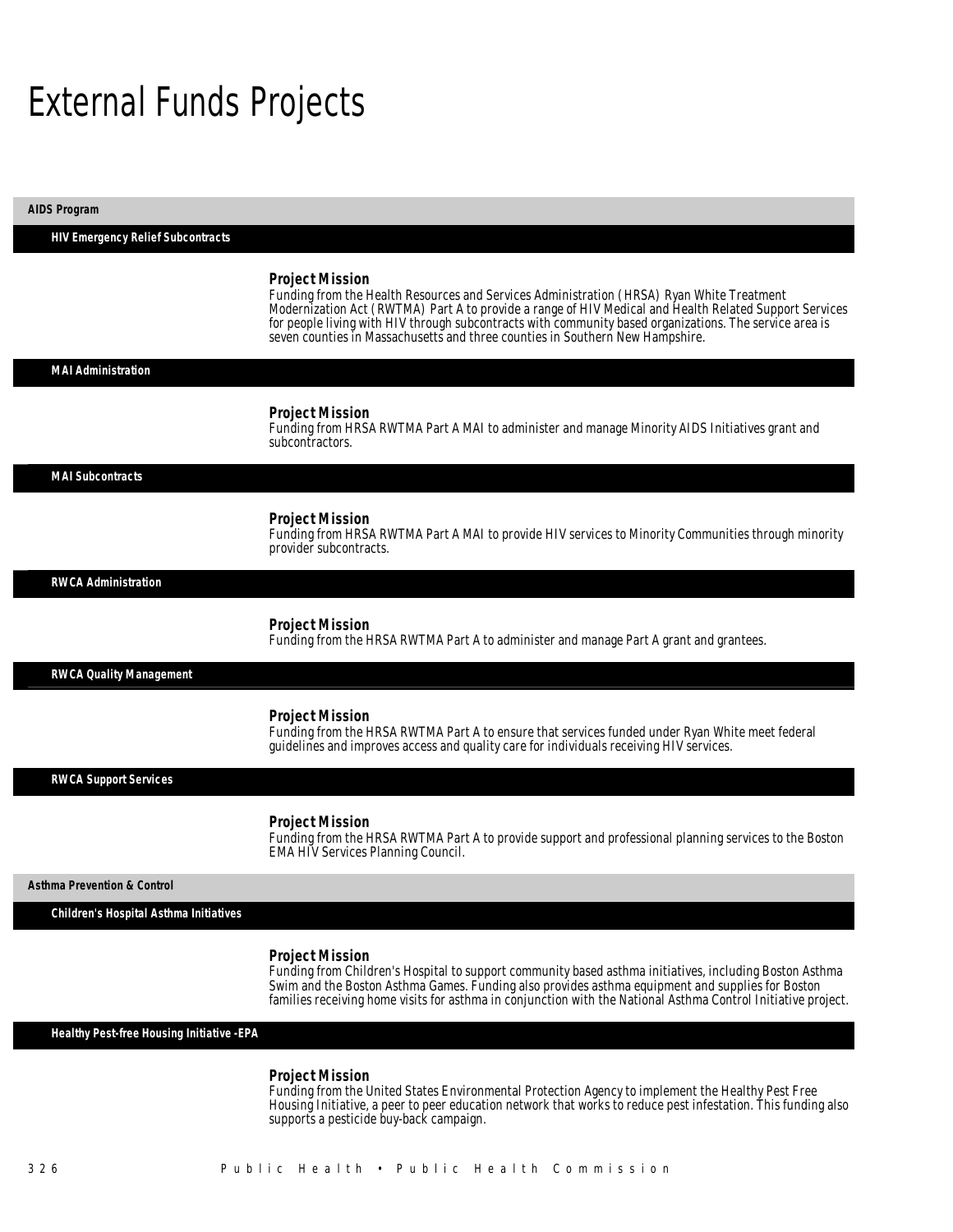Funding from the Academy for Educational Development (federal pass-through) to support the Boston Home Visit Coordination Pilot, a citywide asthma home visiting intervention program designed to provide a continuum of care for families with asthma. Trained community health workers conduct a series of home visits to review asthma medication, provide guidance to reduce environmental asthma triggers in the home, and make referrals for smoking cessation, housing assistance (and other resources) and follow-up with the patient's healthcare provider. Î

#### *Biological Safety*

*Bio-safety* 

#### *Project Mission*

Î

Income generated from annual issuance of permits to entities seeking to conduct biological research with high risk agents (BSL-3 and BSL-4).

#### *BU- Bio Safety Level 4 Income*

#### *Project Mission*

Funding from Boston University to cover training and technical assistance needed to prepare for the potential opening of a BSL4 Biolab in the South End.

*Boston Healthy Start* 

*BHSI Administration* 

#### *Project Mission*

Funding from the Health Resources and Services Administration for grants to community based organizations designed to reduce infant mortality in Boston.

*CAHD Health Education* 

*BAHEC Administration* 

#### *Project Mission*

Funding from the Statewide Area Health Education Center (AHEC) through UMass/Medical Center to support a portion of the Program Director's salary and infrastructure costs. 

*Learn and Earn* 

#### *Project Mission*

Funding from various private donors to support the youth programs.

*BAHEC - Miscellaneous Income* 

#### *Project Mission*

Revenue generated by registration fees for Medical Interpretation Training and sales of training videos.

*MAP/Medical Interpreter Training (BAHEC)* 

#### *Project Mission*

Funding through a contract from UMASS Medical School to provide advanced skill programs for bilingual staff working with MassHealth members at hospitals, community health centers and other health care facilities.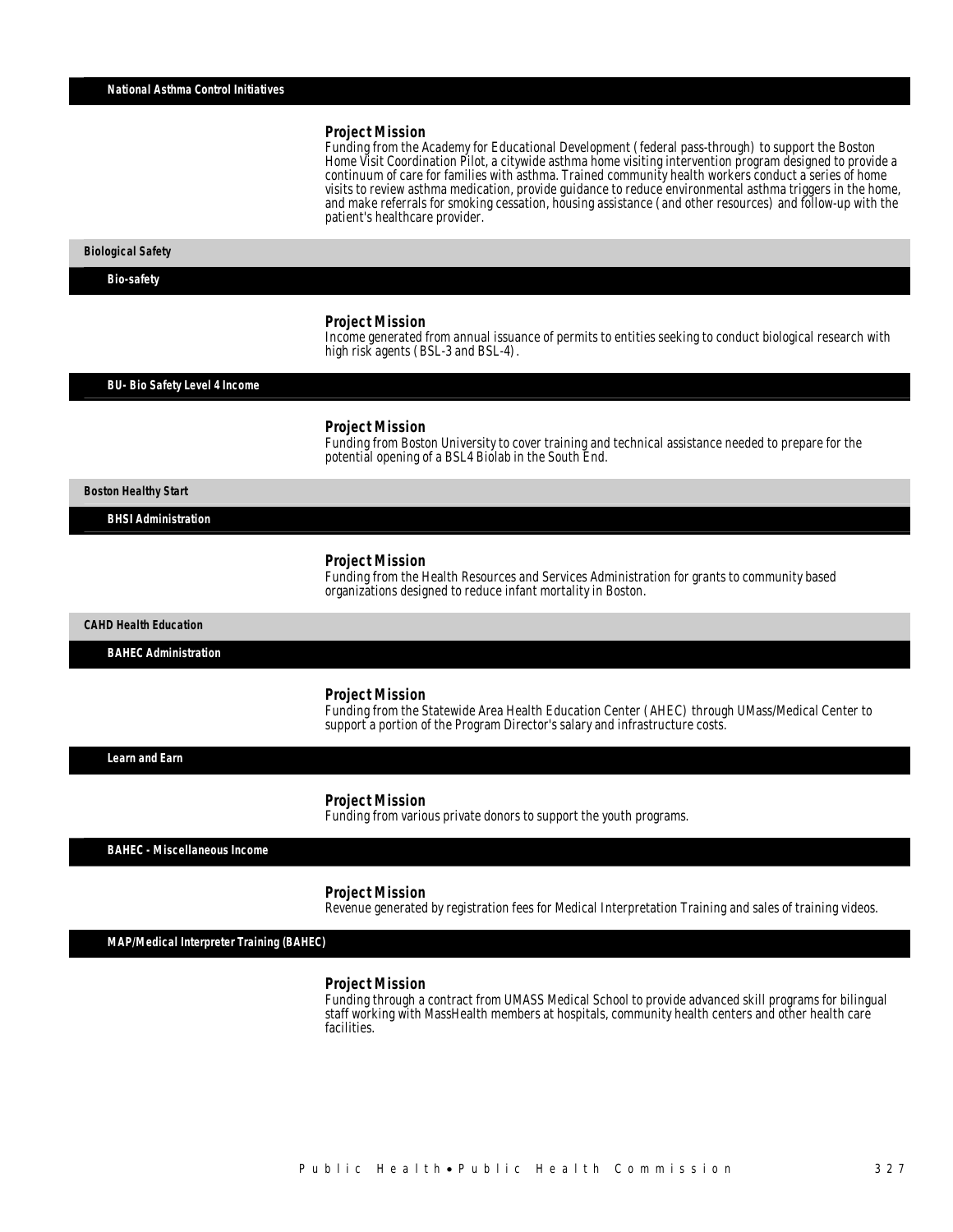Funding subcontracted from the State to Boston University AHEC for preceptor training for medical students and provision of health education and health careers education with high school students.

*New England AIDS Education and Training* 

### *Project Mission*

Funding from New England AIDS Education and Training Center to provide an annual "Oral Health HIV Symposium" for oral health providers.

*Office of High School Renewal* 

### *Project Mission*

Funding from Boston Public Schools to support the costs of two to three BPS adolescents with special learning needs.

### *Youth Medical Interpreter Training Program*

#### *Project Mission*

Funding from Commonwealth Medicine to support a program to introduce ten to twenty high school students to interdisciplinary careers on community health centers.

*CAHD- Health Services* 

# *SBH-ABCD Advance*

### *Project Mission*

Funding from Action for Boston Community Development to employ a full-time health educator to provide services at eight school based health centers.

*SBH-ABCD Cost* 

#### *Project Mission*

Funding from Action for Boston Community Development to employ a full-time health educator to provide services at eight school based health centers.

*SBH DPH 8 Schools* 

#### *Project Mission*

Funding from the Massachusetts Department of Public Health to support medical services to students served by school based health centers.

#### *School Health Programs-Income*

#### *Project Mission*

Revenue from third-party payers for services provided by school based health centers.

*Cancer Prevention* 

*Cancer Ride* 

#### *Project Mission*

Funding from the Conference of Boston Teaching Hospitals (COBTH) to provide free taxi coupons to Boston residents without alternative transportation to and from hospitals for cancer screening and treatment.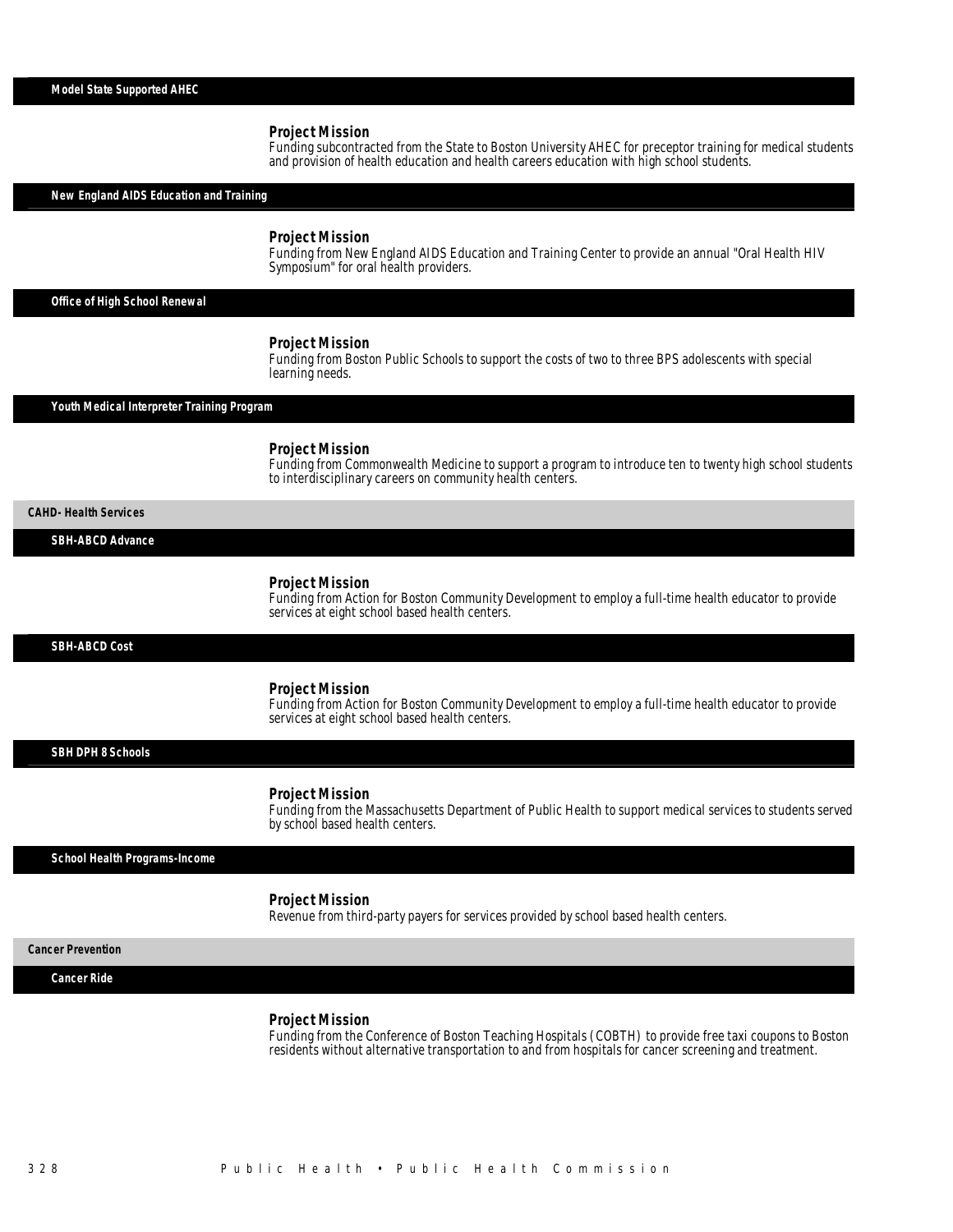#### *ARRA-CPPW: Obesity, Physical Activity, and Nutrition*

#### *Project Mission*

Funding from the Centers for Disease Control as part of the ARRA initiative, Communities Putting Prevention to Work. The grant will be used to 1) decrease consumption of sugar-sweetened beverages through counter-advertising and policy change; 2) increase active transit through a bike share program and urban planning policies; 3) improve neighborhood-based food production and distribution through additional community/backyard gardening and land use policies; and 4) enhance integration of high quality and frequent physical activity and education into the school day.

*Communicable Disease Control* 

*CDC - Suffolk County Jail HIV* 

#### *Project Mission*

Funding from Suffolk County Sheriff's Department to provide HIV program services (nursing case management) at the Suffolk County Jail and House of Correction.

*I-3 Immunization* 

#### *Project Mission*

Funding from the Massachusetts Department of Public Health (MDPH) to assist in distribution of vaccine to healthcare providers and facilities in Boston and to follow-up on selected vaccine-preventable diseases.

*CDC - Public Health Preparedness* 

*Public Health Preparedness* 

#### *Project Mission*

Funding from the Massachusetts Department of Public Health (federal pass through) to develop epidemiological and surveillance plans related to mass dispensing of oral medication; to enhance and maintain a surveillance system used to detect significant patterns in emergency room visits; and to perform surveillance including follow-up investigations for bioterrorism and other communicable disease events.

#### *Communications*

*EP - Public Information* 

#### *Project Mission*

Funding from the Massachusetts Department of Public Health (federal pass through) to develop culturally competent risk communication plans and materials to inform and educate residents about emergency preparedness, before, during and after a public health emergency. Public information also includes communicating the need to dispense medication to the entire population within 48 hours.

*Community Initiatives Bureau* 

*Community Initiatives Income* 

#### *Project Mission*

Income received for a variety of program activities including searches of the lead archives, Community Health Workers' trainings and the Pink & Black campaign.

*Mente Y Cuerpo: Mind & Body* 

#### *Project Mission*

Funding from the US Office of Minority Health, for a bilingual/bicultural mental health program based in two community health centers for Latina women 18 and older with limited English proficiency.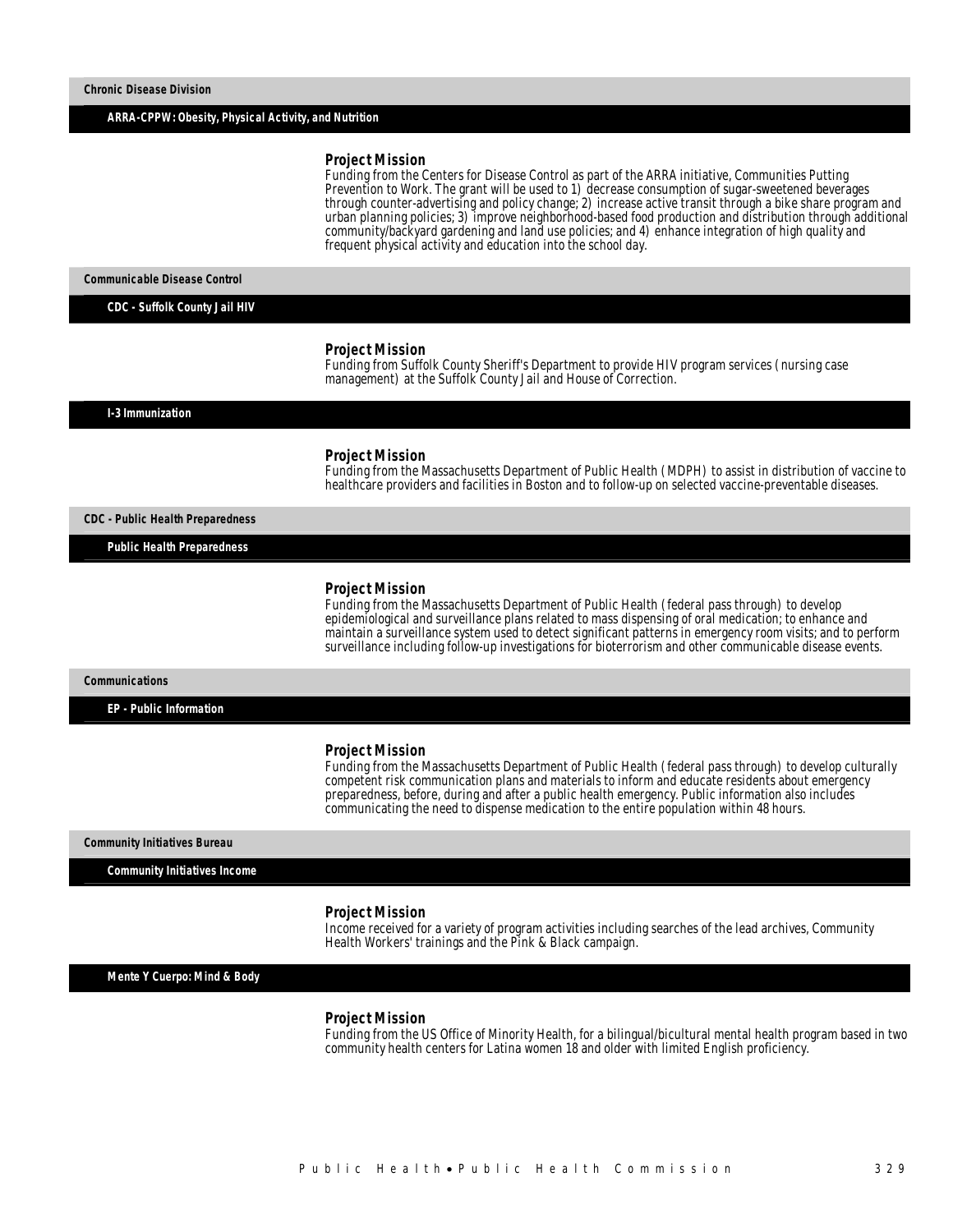Funding received through a collaborative initiative with the Boston University Prevention Research Center which works in public housing developments in Boston to improve the health of residents.

# *Community Prevention Services*

# *No Drugs Coalition*

### *Project Mission*

Funding from the Massachusetts Department of Public Health to implement a strategic prevention framework, including a needs assessment and development of a plan to address substance abuse prevention needs in the South End, South Boston, Chinatown, JP/Roxbury, Charlestown, Dorchester, South Boston Hope & Recovery and Allston/Brighton.

#### *Death Registry/ Burial Permits*

#### *Death Registry/ Burial Permits*

#### *Project Mission*

Income generated from issuing burial permits.

#### *DelValle Institute*

#### *EP - DelValle Training*

# *Project Mission*

Funding from the Massachusetts Department of Public Health for staff training on responses to bioterrorism and other emergency public health threats.

*UASI DelValle - Exercise* 

# *Project Mission*

Funding from Mayor's Office of Emergency Preparedness (federal pass through) to develop, design, conduct and evaluate integrated training exercises, in accordance with Homeland Security requirements.

### *UASI DelValle -Training*

#### *Project Mission*

Funding for the Urban Area Security Initiative (UASI) through the Mayor's Office of Homeland Security that supports the DelValle Institute for Emergency Preparedness in providing emergency preparedness training to public health, health care, emergency medical services and law enforcement personnel in the Metro Boston Homeland Security Region.

#### *Domestic Violence Prevention*

#### *DV- Peace At Home*

#### *Project Mission*

Income generated from the sale of a health awareness brochure about domestic violence to community based organizations and service providers.

# *EMS*

# *Boston EMS Details*

#### *Project Mission*

Revenue received from private entities when providing EMS detail services.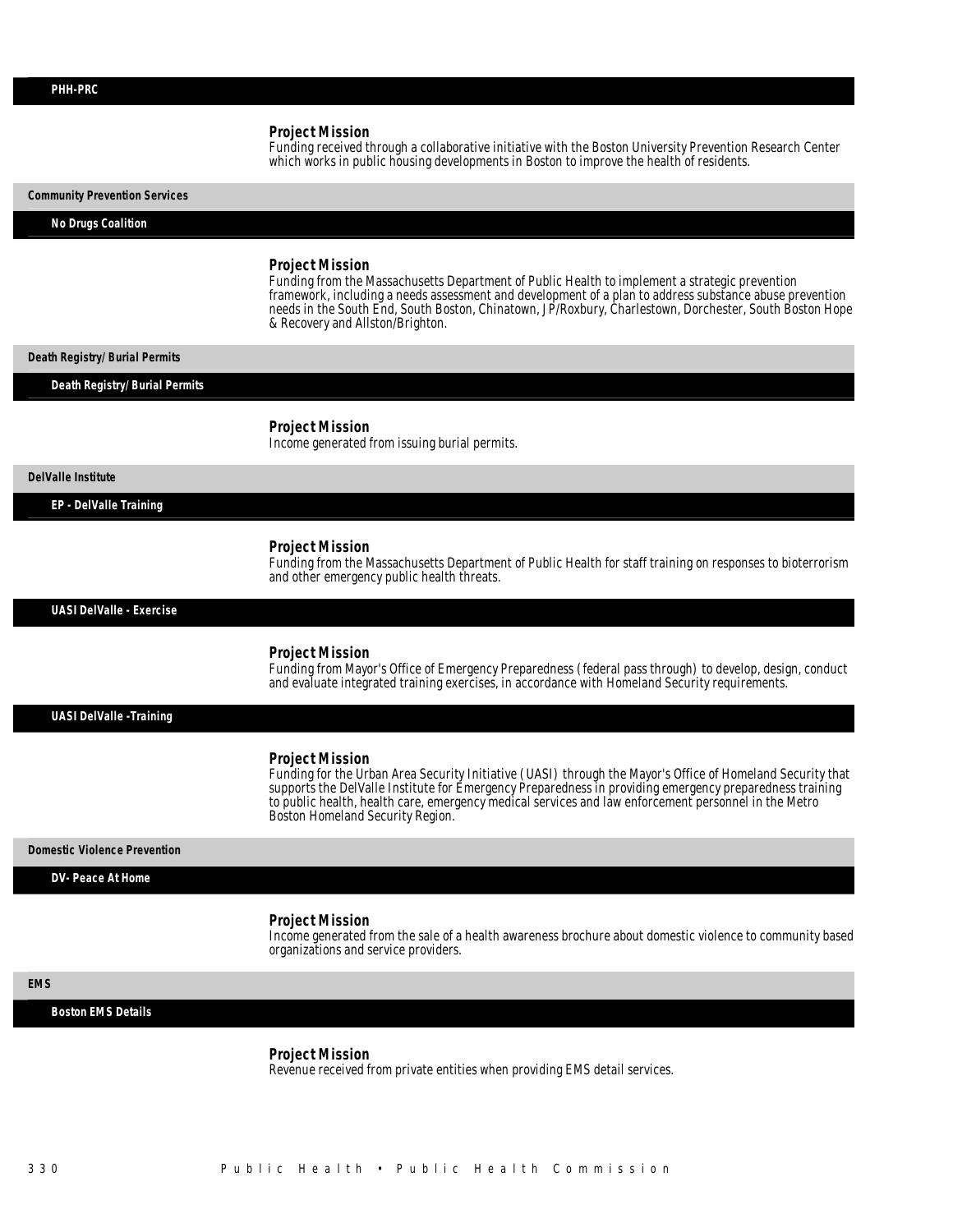Funding from the federal Office of Public Safety and Security's Federal Emergency Management Agency to support the enhancement of local level capabilities in the areas of emergency preparedness in the metropolitan region.

*EMS - Region 4C Hospital Preparedness Coordination* 

#### *Project Mission*

Funding from the Massachusetts Department of Public Health for staff coordination for hospital preparedness in the event of a major disaster in Region 4.

*Environmental Hazards* 

*Asbestos Removal Permits* 

#### *Project Mission*

Income generated from permit fees paid for the regulation of asbestos abatement work in the City of Boston.

*BPHC Permits* 

#### *Project Mission*

Income generated from issuing permits for operation of body art facilities; licenses for body art practitioners; and permits for operation of junkyards, recycling businesses, and waste container storage lots.

*DPH (Statutory) Permits* 

#### *Project Mission*

Income generated from issuing permits for operation of tanning salons and indoor ice rinks.

*Safe Shops - Nail Salons* 

### *Project Mission*

Funding from the Centers for Disease Control and Prevention (CDC) to educate nail salon workers and owners on health hazards, pollution reduction, and best practices to improve occupational safety and health.

*Family Justice Center* 

*Family Justice Center Income* 

#### *Project Mission*

Funding from Boston Police Department used to provide cross-disciplinary, culturally and linguistic responsive advocacy services throughout the City of Boston and at the Family Justice Center of Boston.

*Healthy Baby/Healthy Child* 

*BCYF Early Literacy Program* 

#### *Project Mission*

Funding to hire an Early Childhood Educator who will work with the Commission's Healthy Baby/Healthy Child home visiting program for three years to develop and implement an integrated literacy component for low-income Boston families.

*BHSI - Healthy Baby/Healthy Child* 

#### *Project Mission*

Funding from the Boston Healthy Start Initiative (federal pass though) to addresses three primary issues for pregnant and parenting women: 1) irregular or fragmented pre-natal/post-partum care; 2) inadequate linkage to economic and/or service supports; and 3) social isolation during and following pregnancy for up to two years after birth.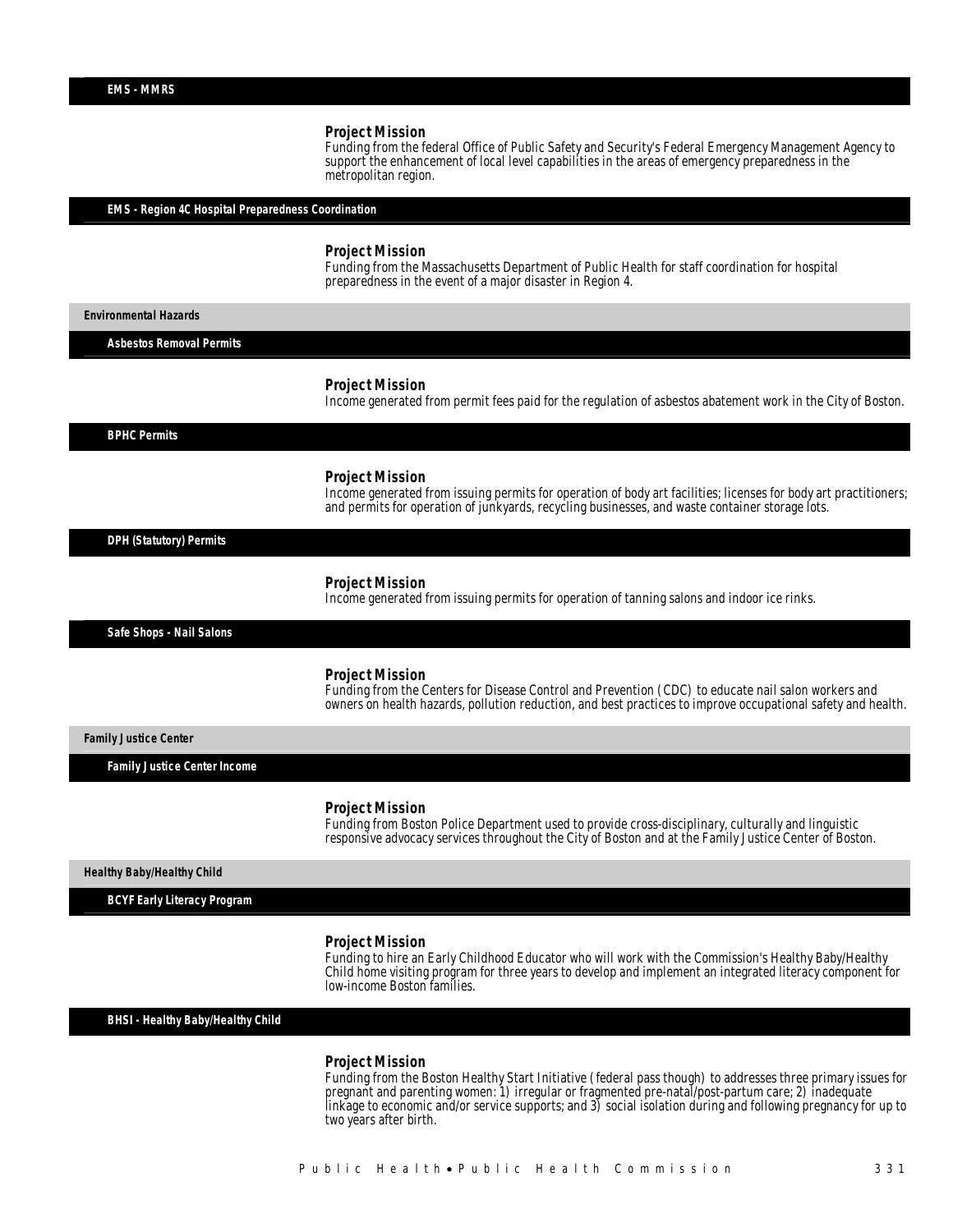Funding from Children's Hospital Boston to strengthen teen parenting and life skills through groups and comprehensive care.

*Healthy Baby/Child Income* 

#### *Project Mission*

Donations and income from monthly billing to Brigham and Women's Hospital to support nursing services.

*Massachusetts Young Children's Health Initiative for Learning and Development (MYCHILD)* 

Ï

#### *Project Mission*

Funding from the Massachusetts Executive Office of Health and Human Services for the Massachusetts Young Child Initiative for Learning and Development Program. This program will build a system of care for young children up to age six who live in Boston who have or are high risk for serious emotional disturbances.

# *Linking Actions for Unmet Needs in Children's Health (Project Launch)*

#### *Project Mission*

Funding from the Massachusetts Department of Public Health (federal pass though from the Substance Abuse and Mental Health Services Administration) to leverage existing state and local initiatives to strengthen comprehensive early childhood systems in Boston through the development of pediatric medical homes. A Learning Collaborative will determine best practices for pediatric medical homes with a focus on children at risk for or experiencing early childhood mental health issues.

# *Healthy Eating & Active Living*

*Boston Collaborative For Food & Fitness* 

#### *Project Mission*

Funding from the Kellogg Foundation that brings together community-based and youth organizations, city agencies, citywide organizations and others to focus on meeting the needs of Boston's low-income neighborhoods for access to healthy food and safe environments for active living.

*Boston Healthy Aging Project* 

#### *Project Mission*

Funding from Tufts Health Plan Foundation to support a partnership of seven Boston elder-serving agencies. The agencies will deliver a continuum of evidence-based programs to assist low-income elders living in ten senior housing developments to decrease social isolation, increase physical activity, and better manage chronic conditions.

#### *Strategic Alliance For Health*

#### *Project Mission*

Funding from the Centers of Disease Control and Prevention to create healthier communities by reducing chronic disease through policy, systems, and environmental change.

#### *Healthy Equity*

*Disparities in Health - Income* 

#### *Project Mission*

Funding from area health organizations to help study and reduce health disparities among Boston's residents of color.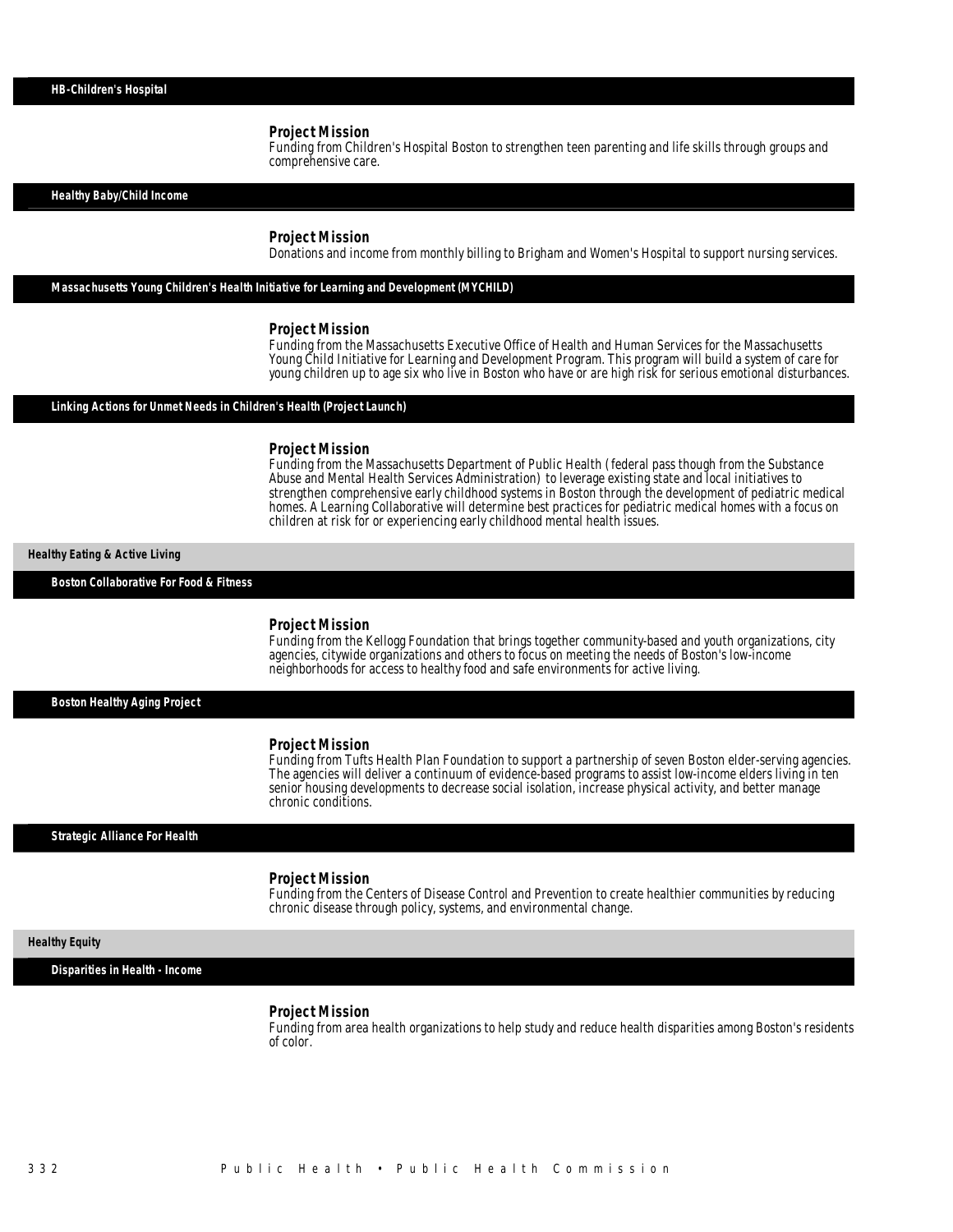*ARRA-CPPW: Tobacco Prevention* 

#### *Project Mission*

Funding from the Centers for Disease Control as part of the ARRA initiative, Communities Putting Prevention to Work. The Commission's tobacco prevention effort will engage youth and community members in policy efforts to reduce youth tobacco use and exposure. The initiative will also include a smoke free homes initiative, ensure the availability of multilingual smoking cessation, and referrals within the healthcare system.

#### *HIV Dental*

*Dental Ombudsman* 

#### *Project Mission*

Funding from the Ryan White Act Part A to assist clients with access to dental care and reimburse dental expenses for HIV positive clients who do not have dental insurance. This funding also provides support for HIV/AIDS education to clients and providers. The service area is seven counties in Massachusetts and three counties in Southern New Hampshire.

*Dental Ombudsperson* 

#### *Project Mission*

Funding from Massachusetts Department of Public Health (see description above) covering western counties of Massachusetts as well as the Cape and the Islands.

*Special Project - Oral Health* 

#### *Project Mission*

Funding from the Health and Disability Working Group at the Boston University School of Public Health to develop and implement innovative models of dental care, with the goal to increase access to quality oral health services, serving HIV+ and underserved populations in both urban and rural settings nationally. Funding supports technical assistance and training provided to the 15 funded sites across the country.

*Homeless Services* 

*ARRA-HPRP Prevention (DHCD)* 

#### *Project Mission*

Funding from the Massachusetts Department of Housing and Community Development. This program serves formerly homeless individuals who live in permanent housing and are at risk of losing their housing. Key services include prevention assessment, counseling and case management, tenant landlord mediation, and advocacy with housing authorities.

*Emergency Shelter Grant (DND)* 

#### *Project Mission*

Funding from the City of Boston for repairs and maintenance to the shelter buildings.

*External Food Contracts* 

#### *Project Mission*

Revenue generated from the provision of meals and bulk goods to outside agencies.

*External Laundry Contracts* 

#### *Project Mission*

Revenue generated from the provision of laundry services to outside agencies.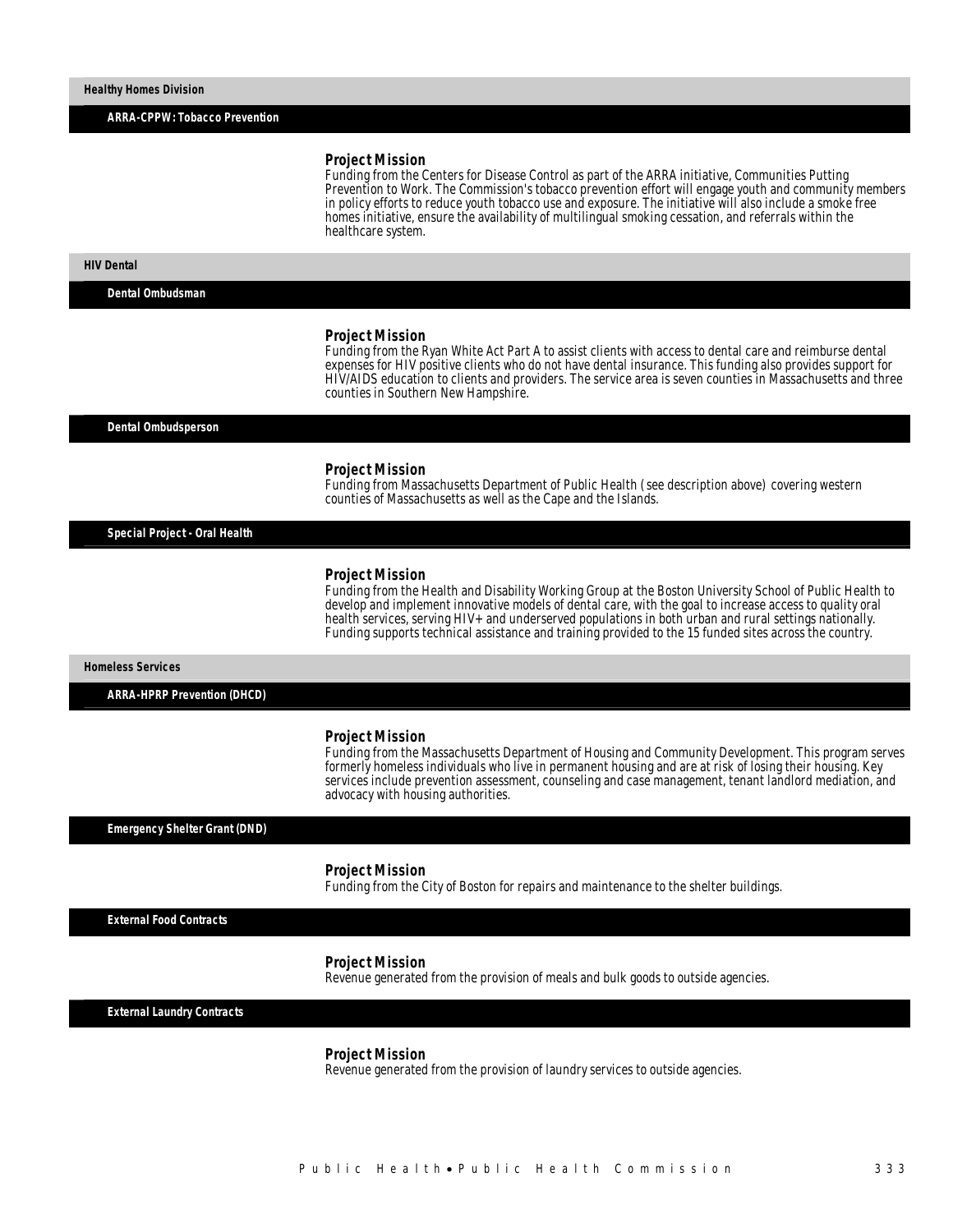Revenue generated from sales of produce grown on the farm.

*General Funds* 

#### *Project Mission*

Donations received to support homeless services.

*Home To Stay (Pine Street)* 

#### *Project Mission*

Funding from the City of Boston's Department of Neighborhood Development through the State Interagency Council on Housing and Homelessness Regional Network. The Supported Housing program provides housing placement and community-based case management services to chronically homeless clients. The program is collaboration between BPHC, Pine Street Inn (lead agency), Home Start and Hope Found.

#### *Housing Opportunities for People with-AIDS (HOPWA)*

#### *Project Mission*

Funding from the US Department of Housing and Urban Development (HUD)/McKinney Housing Opportunities for People with AIDS. This funding supports Project Soar-Safe Harbor Program, which serves homeless clients with HIV and substance abuse problems. Funds are used to provide case management and housing placement/stabilization services.

#### *Linking Treatment To Housing Program (SAMHSA)*

#### *Project Mission*

Funding from the Substance Abuse Mental Health Services Administration to provide supportive housing to chronically homeless clients with co-occurring mental illness and substance abuse issues. Emergency Shelter clients receive Section 8 vouchers provided by the Boston Housing Authority and community-based case management services over a 9-12 month period.

*Transitions - SOAP (MBHP, BMC)* 

#### *Project Mission*

Revenue from third party billing as a Structured Outpatient Addictions Program. Clients receive substance abuse residential treatment in a step-down unit in Mattapan.

## *Project SOAR (HUD)*

#### *Project Mission*

Funding from US Department of Housing and Urban Development to operate a 70 bed transitional housing program at Long Island. The program provides case management, substance abuse, counseling, legal advocacy and referrals to agencies that provide job training and education. The goal of the program is to assist individuals to prepare to move into permanent housing.

# *DMH*

## *Project Mission*

Funding from the Massachusetts Department of Mental Health for social work services at Long Island and Woods Mullen emergency shelters.

# *RWCA Case Management*

*Project Mission*<br>Funding from the Ryan White Care Act to provide case management services to clients of the Project Soar-Safe Harbor program. This project serves homeless clients who have HIV and substance abuse issues.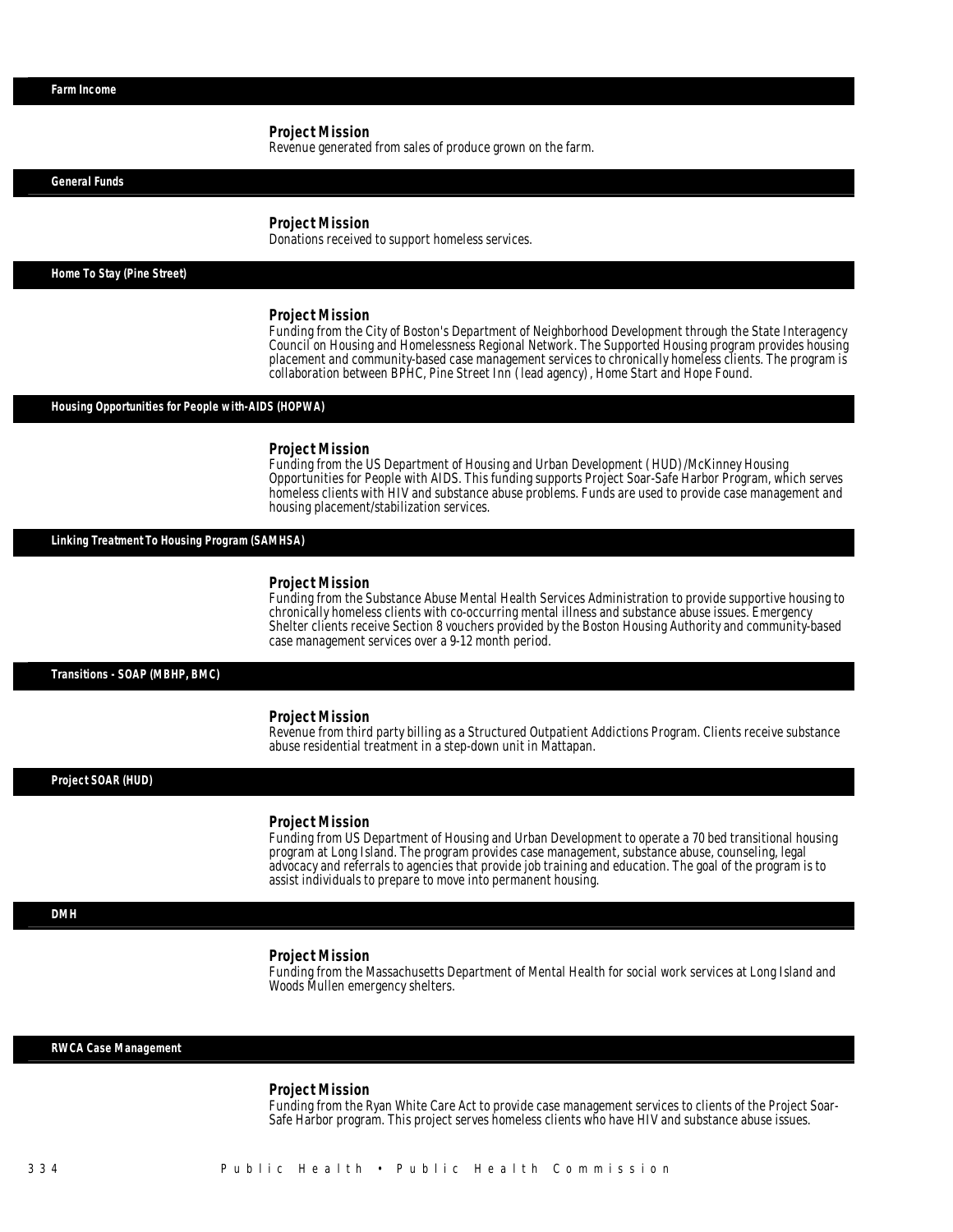Funding from the Ryan White Care Act to provide housing services to clients of the Project Soar-Safe Harbor program. This project serves homeless clients who have HIV and substance abuse issues, with a focus on assisting them into permanent housing.

*Wyman Reentry Center (BSAS)* 

#### *Project Mission*

Funding from the Massachusetts Department of Public Health's Bureau of Substance Abuse Services for 25 beds to provide intensive re-entry and substance abuse counseling for clients exiting correctional systems.

*Serving Ourselves (HUD)* 

#### *Project Mission*

Funding from US Department of Housing and Urban Development to provide a job training program with multiple employment tracks, including farming, administrative work, clothing distribution, culinary arts, laundry operation, and maintenance.

*Transitions - TSS (BSAS)* 

#### *Project Mission*

Funding from the Massachusetts Department of Public Health's Bureau of Substance Abuse Services for a 40-bed Transitional Support Services Program to provide intensive substance abuse counseling and short term residence for clients coming out of detoxification programs.

*Injury Prevention* 

*Childhood Injury Prevention-Safe Kids* 

#### *Project Mission*

Funding received from Safe Kids Worldwide to support the local Safe Kids Coalition.

*CIPP - Bicycle Helmets* 

#### *Project Mission*

Income received from co-payments for affordable bike helmets.

*CIPP - Car Seats* 

#### *Project Mission*

Income received to support car seat fittings.

*Lead Poisoning Prevention* 

*Childhood Lead Poisoning Prevention* 

#### *Project Mission*

Funding from Massachusetts Department of Public Health and the Centers for Disease Control and Prevention to respond to elevated blood lead levels in children who are less than six years of age in Boston. Staff members provide education, environmental follow-up and medical follow-up to ensure proper treatment, improved health status and the abatement of lead paint hazards.

*Mayor's Health Line* 

*National Network Libraries of Medicine* 

*Project Mission*<br>Funding from the National Network Libraries of Medicine (federal) for a Health Information Access Project, a collaborative between the Mayor's Healthline and the AIDS Action Committee's HIV Health Library. This project increases access to health information for immigrants and other low-income communities in Boston.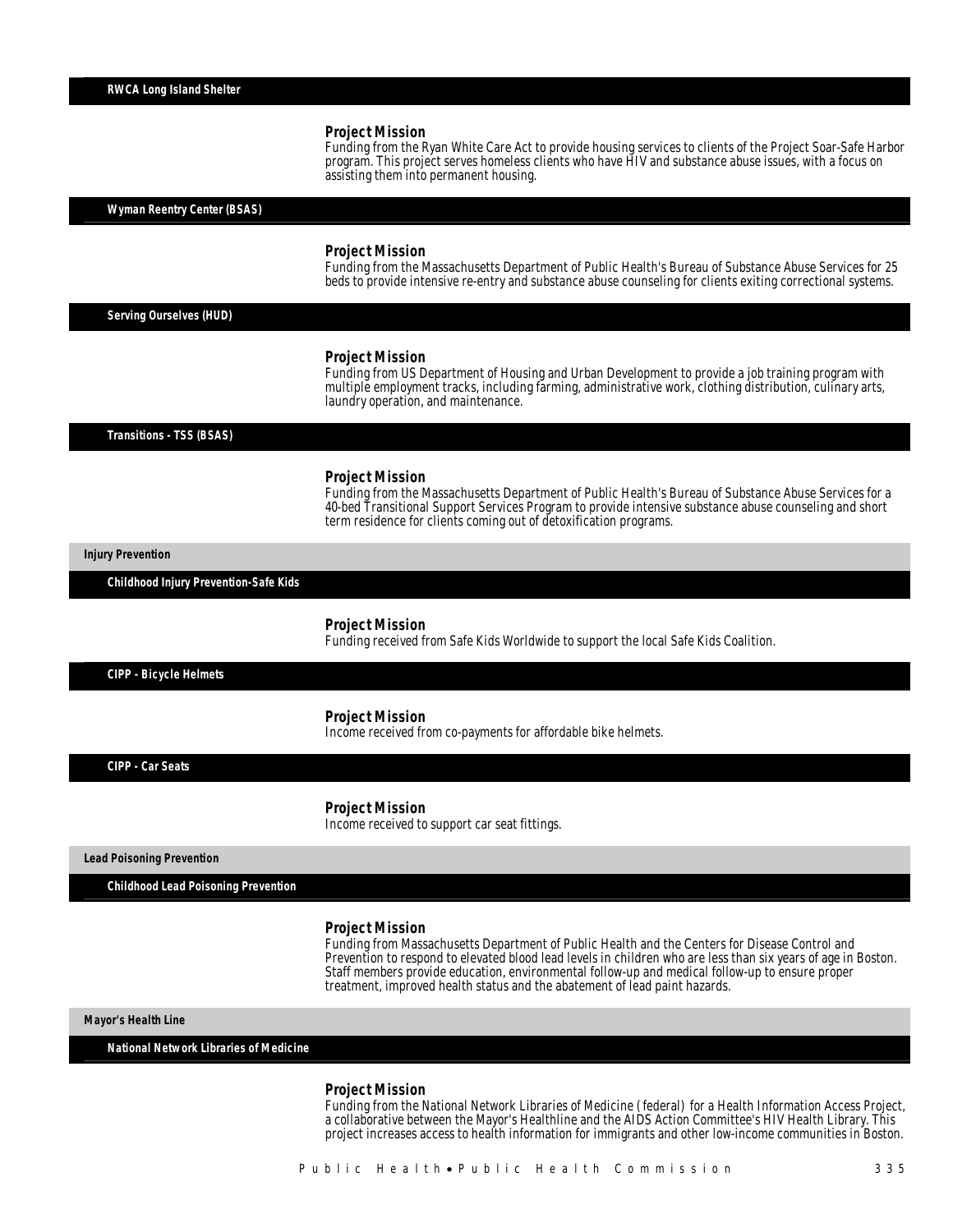Funding from the Blue Cross Blue Shield Foundation to connect low-income Boston residents to MassHealth, (the Commonwealth Care Health Insurance Program) and other public and private health access programs through outreach, enrollment and case management for workers in auto body shops, nail salons, Earned Income Tax Credit preparation sites and other venues reaching low-income individuals.

# *Outreach, Enrollment & Access To Care*

#### *Project Mission*

Funding from the Commonwealth of Massachusetts Executive Office of Health and Human Services to connect low income Boston residents to MassHealth, (the Commonwealth Care Health Insurance Program) and other public and private health access programs through outreach, enrollment and case management.

*Opioid Overdose Prevention* 

*Drug Free Counseling* 

#### *Project Mission*

Funding from the Massachusetts Department of Public Health for individual and group counseling, assessment, case management and central intake for clients who are uninsured.

#### *Drug Free - Income*

## *Project Mission*

Revenue from third-party payers for drug free counseling services.

*Opioid Treatment Services* 

#### *MASBIRT-PHC*

#### *Project Mission*

Funding from the Massachusetts Department of Public Health, this provides brief intervention, treatment and referrals to treatment for alcohol and drugs in a primary care setting.

*Methadone Maintenance* 

#### *Project Mission*

Funding from the Massachusetts Department of Public Health, this provides individual and group counseling and daily medication dispensing (methadone) to uninsured clients.

*Methadone - Income* 

#### *Project Mission*

Revenue received from third-party payers for methadone detoxification services.

# *Oral Health*

*Residency Training Agreement* 

#### *Project Mission*

Funding from Boston University School of Medicine (BUSM) to support the supervision of dental residents.

*Outpatient Counseling* 

*Men's Substance Abuse Income* 

#### *Project Mission*

Revenue from third party billing for services provided to clients in a comprehensive outpatient treatment and case management program for male residents of Boston.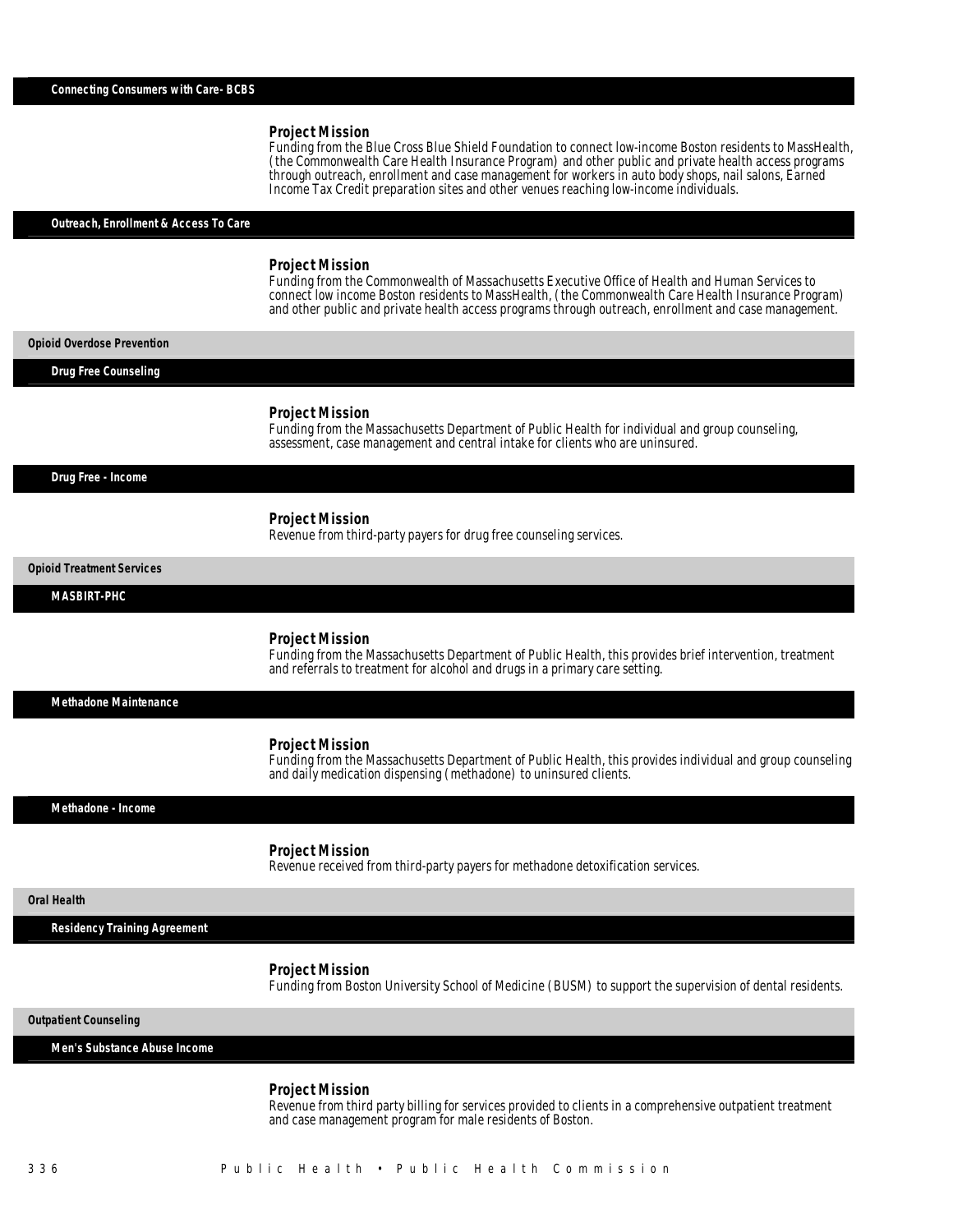Funding from the Substance Abuse Mental Health Services Administration to expand and enhance substance abuse treatment services for Latino and African American Men ages 18 and older with a history of cooccurring (substance abuse and mental health) issues; and to transform the Boston Public Health Commission's substance abuse treatment system into a Recovery-Oriented System of Care (ROSC).

# *Mom's Project - HIV/AIDS Prevention*

#### *Project Mission*

Î

Funding from the Massachusetts Department of Public Health to provide HIV/AIDS education and prevention for women enrolled in the Mom's Project and Entre Familia.

*Mom's Project - Revenue* 

#### *Project Mission*

Revenue from reimbursements from health insurance providers to provide group counseling and individual therapy for women enrolled in Mom's and Entre Familia.

*Moving on to Recovery & Empowerment* 

#### *Project Mission*

Funding from the Substance Abuse Mental Health Services Administration to provide intensive outpatient substance abuse treatment for women. Clients receive enhanced group, individual and case management services to improve treatment outcomes and reduce HIV transmission among women in early recovery.

*Safe & Sound Return* 

#### *Project Mission*

Funding from the Substance Abuse Mental Health Services Administration to provide substance abuse treatment and re-entry services to women returning to the community from incarceration.

*Public Health Preparedness* 

*Public Health Preparedness* 

#### *Project Mission*

Funding from Massachusetts Department of Public Health (federal pass through) to develop mass dispensing plans for oral medication. The goal is to dispense medications to the entire population in the Boston area within 48 hours.

*REACH* 

*DON Support For REACH Coalition* 

#### *Project Mission*

Funding from Brigham and Women's Hospital to support the Center's mission to eliminate racial and ethnic health disparities through community, systems, and policy changes.

*HPV/Cervical Cancer/HPV Vaccine* 

#### *Project Mission*

Funding from the Harvard School of Public Health to support the development of focus groups to develop informational materials that will be to be disseminated among health organizations concerning cervical cancer and the HPV Vaccine.

*Reach Boston US CEED* 

#### *Project Mission*

Funding from the Centers of Disease Control and Prevention to continue the work of the Center of Excellence in the Elimination of Health Disparities.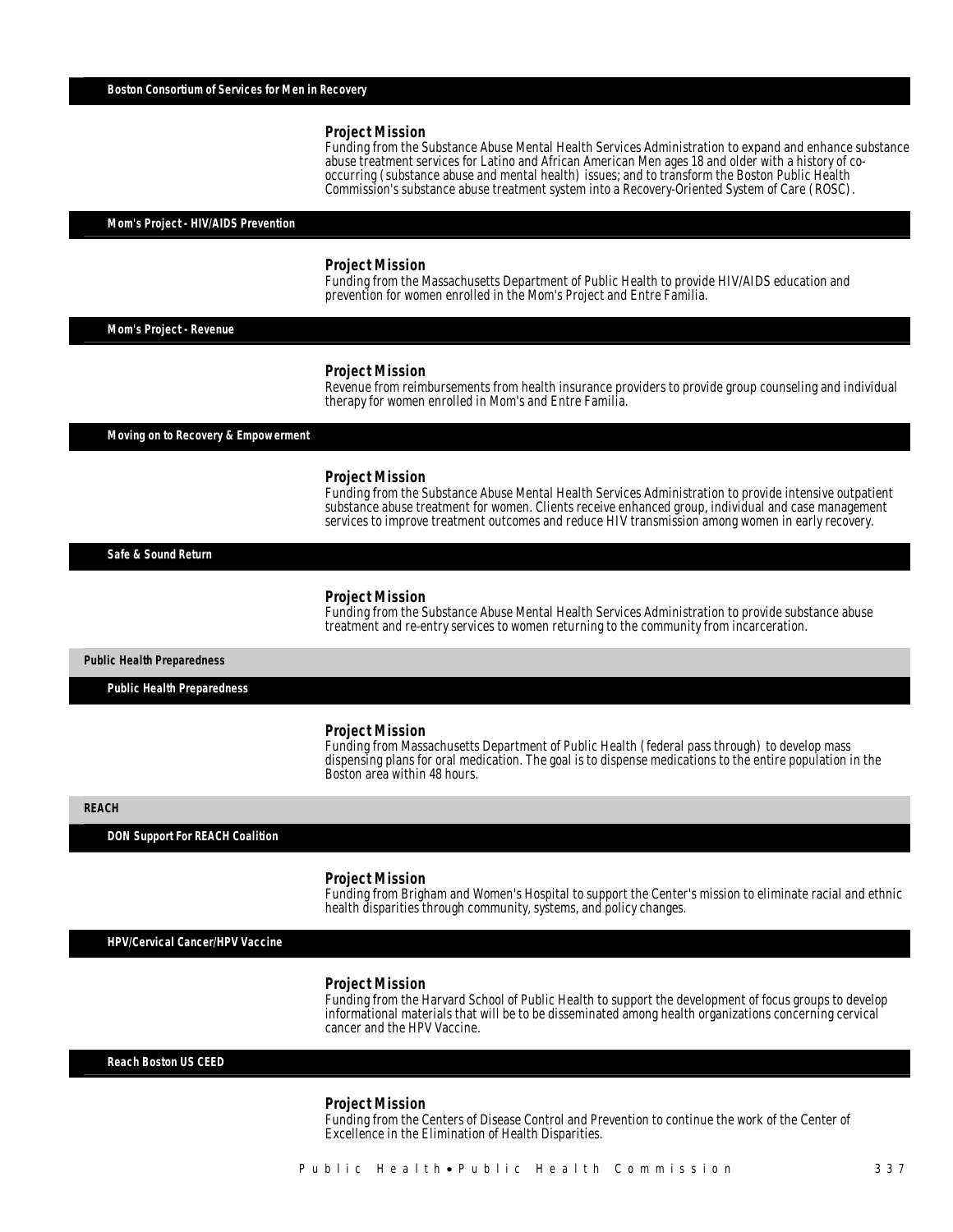*Boston Consortium of Services for Latino Women in Recovery* 

#### *Project Mission*

Ï

Funding from the Substance Abuse and Mental Health Services Administration to sustain and expand the Entre Familia program. This program provides a foundation for Latina women who are pregnant or with young children to progress in substance abuse recovery.

*Entre Familia Food Stamps* 

#### *Project Mission*

Residential clients enrolled in Entre Familia utilize their food stamp benefits via electronic debits to allow the program to purchase food on their behalf.

*Entre Familia - Residential Treatment Program* 

#### *Project Mission*

Funding from Massachusetts Department of Public Health and Transitional Aid to Needy Families to provide residential substance abuse treatment for women and children. This funding also provides for day care and treatment for children whose parents are enrolled in Entre Familia.

#### *Women & Families Division*

 *Project Mission* 

Donations made to the Women & Families programs.

*Risk Reduction & Overdose Prevention* 

*Enhanced Needle Exchange* 

## *Project Mission*

Revenue generated from a unit based billing contract from the Massachusetts Department of Public Health for harm reduction activities, connection to treatment and needle exchange for injecting drug users. The goal of this initiative is to reduce the incidence of HIV and hepatitis infections among injecting drug users.

# *Third Party Billing*

*Billing Management* 

#### *Project Mission*

Î

Funding for an internal department to manage and maximize all third party revenue generated by services provided by the Boston Public Health Commission.

#### *Tobacco Control*

*Boston Tobacco Control* 

#### *Project Mission*

Funding from the Massachusetts Department of Public Health to educated and enforce compliance of the local laws, ordinances and regulations.

*Tobacco Control - Fines* 

 *Project Mission* 

Revenue generated from City tobacco ordinance fines, including the sale of tobacco to minors.

*Tobacco Control - Ordinance Receipts* 

### *Project Mission*

Revenue generated from permits for tobacco retailers.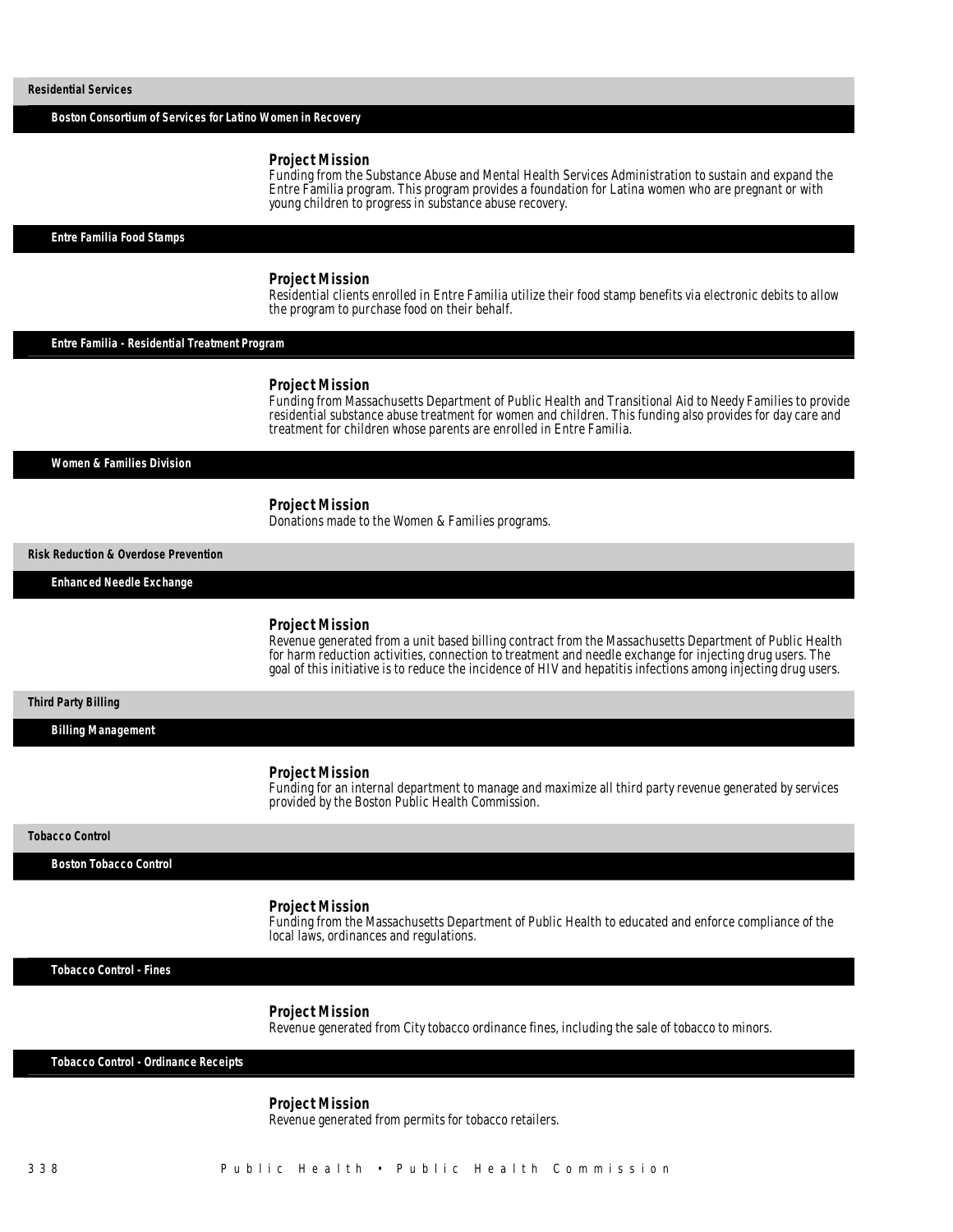*TB Clinic Fee Portion* 

### *Project Mission*

Funding from Massachusetts Department of Public Health, this covers the tuberculosis (TB) clinic operation; Reimbursements for physicians, nursing care, and visits, as well as x-rays and medication for the uninsured.

*TB Clinic-3rd Party Reimbursement* 

# *Project Mission*

Revenue from third party payers (excluding MDPH) for TB clinic services.

*VIP/Trauma Prevention* 

*ARRA-Byrne Grant - Violence Intervention and Prevention* 

#### *Project Mission*

Funding from the US Department of Justice (Byrne Grant) to address violence in five of Boston neighborhoods that have elevated rate of violence. The VIP Program will engage residents, increase access of youth to out of school time opportunities, respond to homicides and shootings, reduce physical disorder and connect residents to health and social services. It will also provide support and referrals to an additional 90 gunshot and stabbing victims who present at Boston Medical Center per year. Ì

*RWJ - Building Healthy Teen Relationships* 

#### *Project Mission*

Funding from the Robert Wood Johnson Foundation to develop and implement an in-school and out-of-school program that uses peer educators to promote healthy relationships and prevent intimate partner violence among youth ages 13-18.

*RWJ- Breaking The Circle* 

#### *Project Mission*

Funding from the Robert Wood Johnson to prevent future violence stemming from past assaults by intervening with victims of those assaults and providing them with the tools they need to become stable, productive members of the community. Breaking the Cycle is a partnership between the Boston Medical Center Emergency Department and the Boston Public Health Commission.

*Violence Prevention Earmark* 

#### *Project Mission*

Funding from the US Office of Juvenile Justice and Delinquency Prevention to 1) strengthen resident and community engagement through the development of neighborhood coalitions; 2) coordinate community responses to homicides and shootings to promote peace and nonviolence; 3) ensure access of residents in VIP neighborhoods to health services and supports; 4) increase youth access to employment, summer and after-school opportunities; and 5) reduce physical disorder (such as abandoned cars and broken streetlights) that contributes to crime.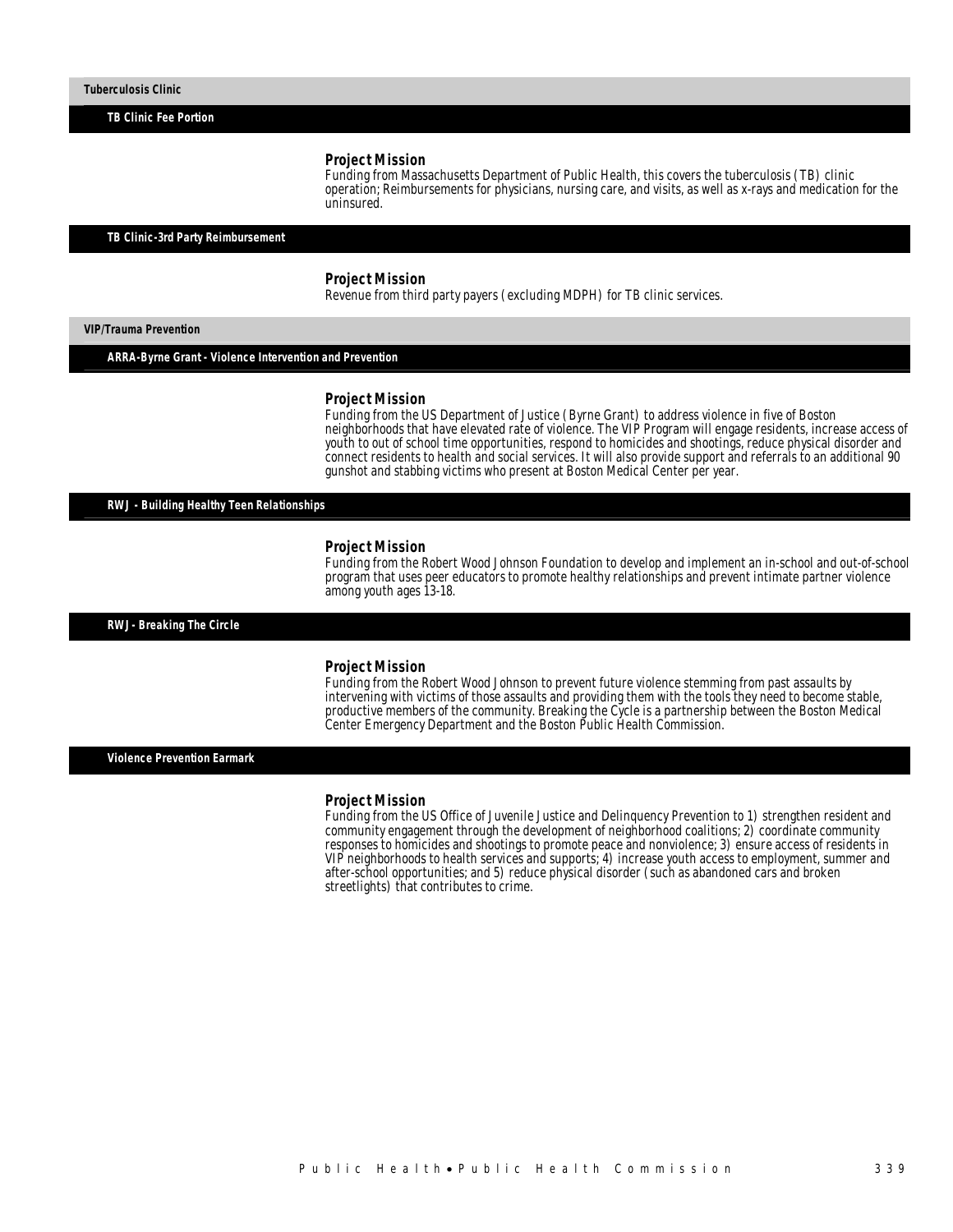# Public Health Commission Capital Budget

# *Overview*

Capital investment in the facilities used by the Public Health Commission improves service delivery and supports the mission of the Commission: to better administer and enhance public health services provided by the City.

# *FY11 Major Initiatives*

- Complete accessibility improvements at the Finland Building, including the renovation of the elevator.
- Continue improvements for various critical repairs to the buildings on Long Island including design for building envelope repairs at the Richards Building and design for the replacement of the Nichols Building roof.

| <b>Capital Budget Expenditures</b> |                         | Total Actual '08 | Total Actual '09 |         | <b>Estimated '10 Total Projected '11</b> |
|------------------------------------|-------------------------|------------------|------------------|---------|------------------------------------------|
|                                    |                         |                  |                  |         |                                          |
|                                    | <b>Total Department</b> | 655,508          | 2,138,783        | 142.498 | 1,305,000                                |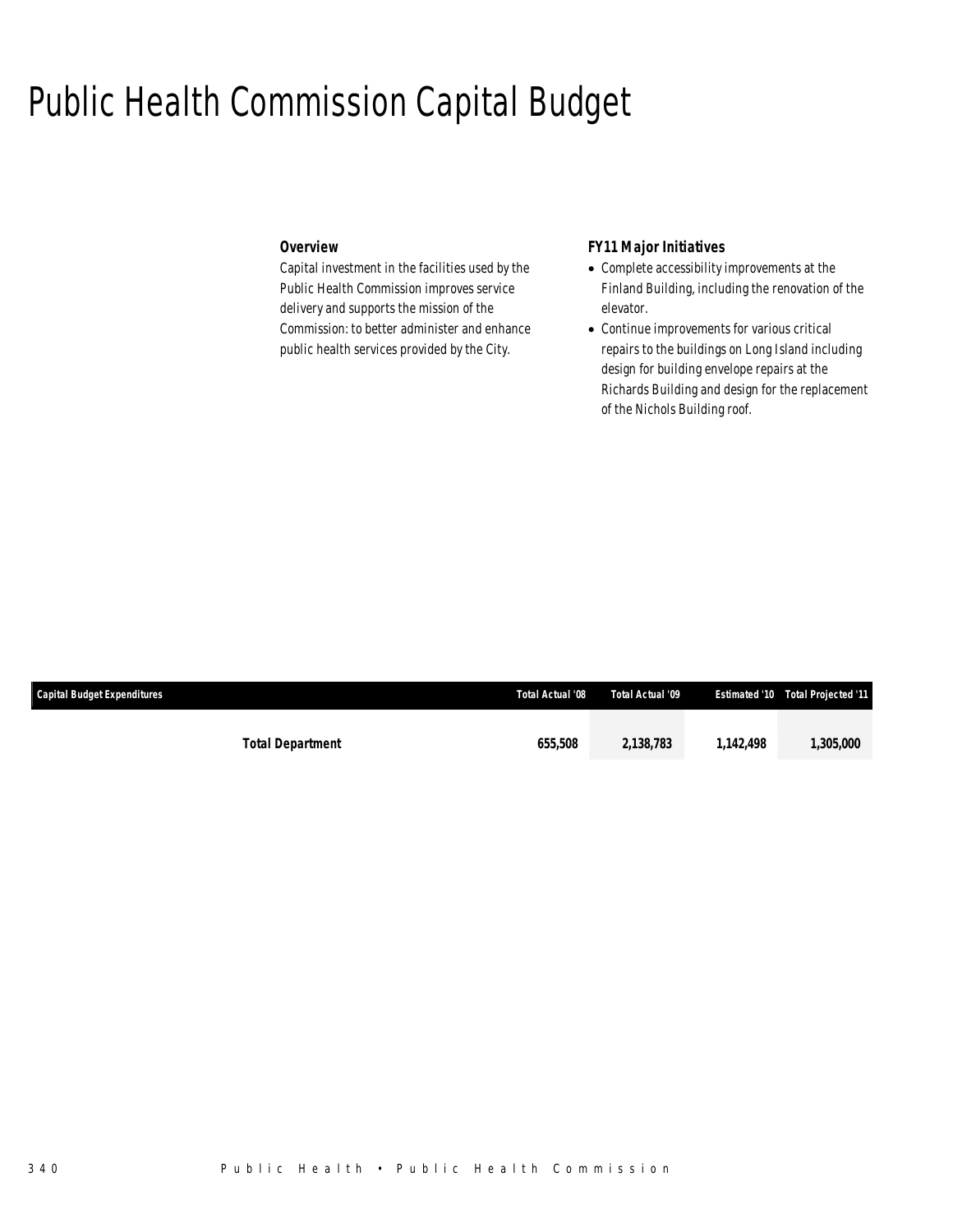# Public Health Commission Project Profiles

# *CRITICAL FACILITY REPAIRS*

# *Project Mission*

A critical repair fund to be used for emergency repairs to Public Health Commission facilities including roofs, windows, masonry, electrical and HVAC systems.

*Managing Department,* Public Health Commission *Status,* Annual Program

*Location,* Various neighborhoods *Operating Impact,* No

#### *Authorizations*

|                                          |          |             |             | Non Capital |           |
|------------------------------------------|----------|-------------|-------------|-------------|-----------|
| Source                                   | Existing | <b>FY11</b> | Future      | Fund        | Total     |
| City Capital                             | 750,000  | 0           | 750,000     | 0           | 1,500,000 |
| Grants/Other                             | 0        | 0           | $\left($    | 0           | 0         |
| Total                                    | 750,000  | 0           | 750,000     | 0           | 1,500,000 |
| <b>Expenditures (Actual and Planned)</b> |          |             |             |             |           |
|                                          | Thru     |             |             |             |           |
| Source                                   | 6/30/09  | <b>FY10</b> | <b>FY11</b> | FY12-15     | Total     |
| City Capital                             | 207,665  | 250,000     | 250,000     | 792.335     | 1,500,000 |
| Grants/Other                             | 0        | 0           | $\left($    |             | 0         |
| Total                                    | 207,665  | 250,000     | 250,000     | 792,335     | 1,500,000 |
|                                          |          |             |             |             |           |

# *FINLAND BUILDING ELEVATOR*

# *Project Mission*

Upgrade elevators to improve access for staff and clients of the social services programs provided in the building. *Managing Department,* Construction Management *Status,* In Design *Location,* South End *Operating Impact,* No

| <b>Authorizations</b>                    |           |             |             |             |           |
|------------------------------------------|-----------|-------------|-------------|-------------|-----------|
|                                          |           |             |             | Non Capital |           |
| Source                                   | Existing  | <b>FY11</b> | Future      | Fund        | Total     |
| City Capital                             | 1,900,000 | 0           | 0           | 0           | 1,900,000 |
| Grants/Other                             |           | 0           | $\left($    |             | 0         |
| Total                                    | 1,900,000 | 0           | $\mathbf 0$ | 0           | 1,900,000 |
| <b>Expenditures (Actual and Planned)</b> |           |             |             |             |           |
|                                          | Thru      |             |             |             |           |
| Source                                   | 6/30/09   | <b>FY10</b> | <b>FY11</b> | FY12-15     | Total     |
| City Capital                             | 0         | 100,000     | 900.000     | 900.000     | 1,900,000 |
| Grants/Other                             | 0         |             |             |             | 0         |
| Total                                    | 0         | 100,000     | 900.000     | 900.000     | 1.900.000 |
|                                          |           |             |             |             |           |